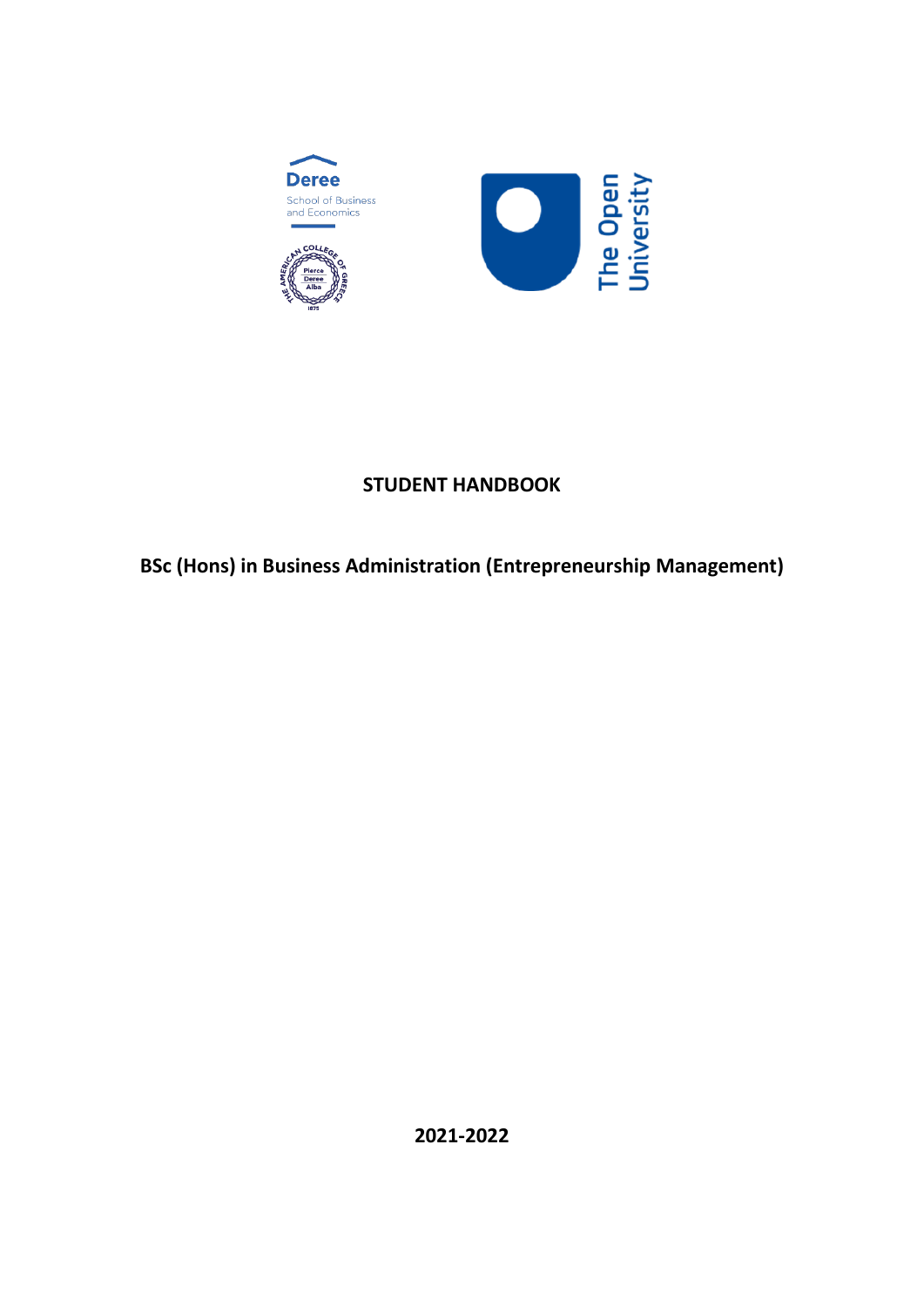# **Contents**

| 1.2 Message from the Department Head and Programme Coordinator  5         |  |
|---------------------------------------------------------------------------|--|
|                                                                           |  |
|                                                                           |  |
|                                                                           |  |
|                                                                           |  |
|                                                                           |  |
| 2.4 Academic Staff - Management and International Business Department  10 |  |
|                                                                           |  |
|                                                                           |  |
|                                                                           |  |
|                                                                           |  |
|                                                                           |  |
|                                                                           |  |
|                                                                           |  |
|                                                                           |  |
|                                                                           |  |
|                                                                           |  |
|                                                                           |  |
|                                                                           |  |
|                                                                           |  |
|                                                                           |  |
|                                                                           |  |
|                                                                           |  |
|                                                                           |  |
|                                                                           |  |
|                                                                           |  |
|                                                                           |  |
|                                                                           |  |
|                                                                           |  |
|                                                                           |  |
|                                                                           |  |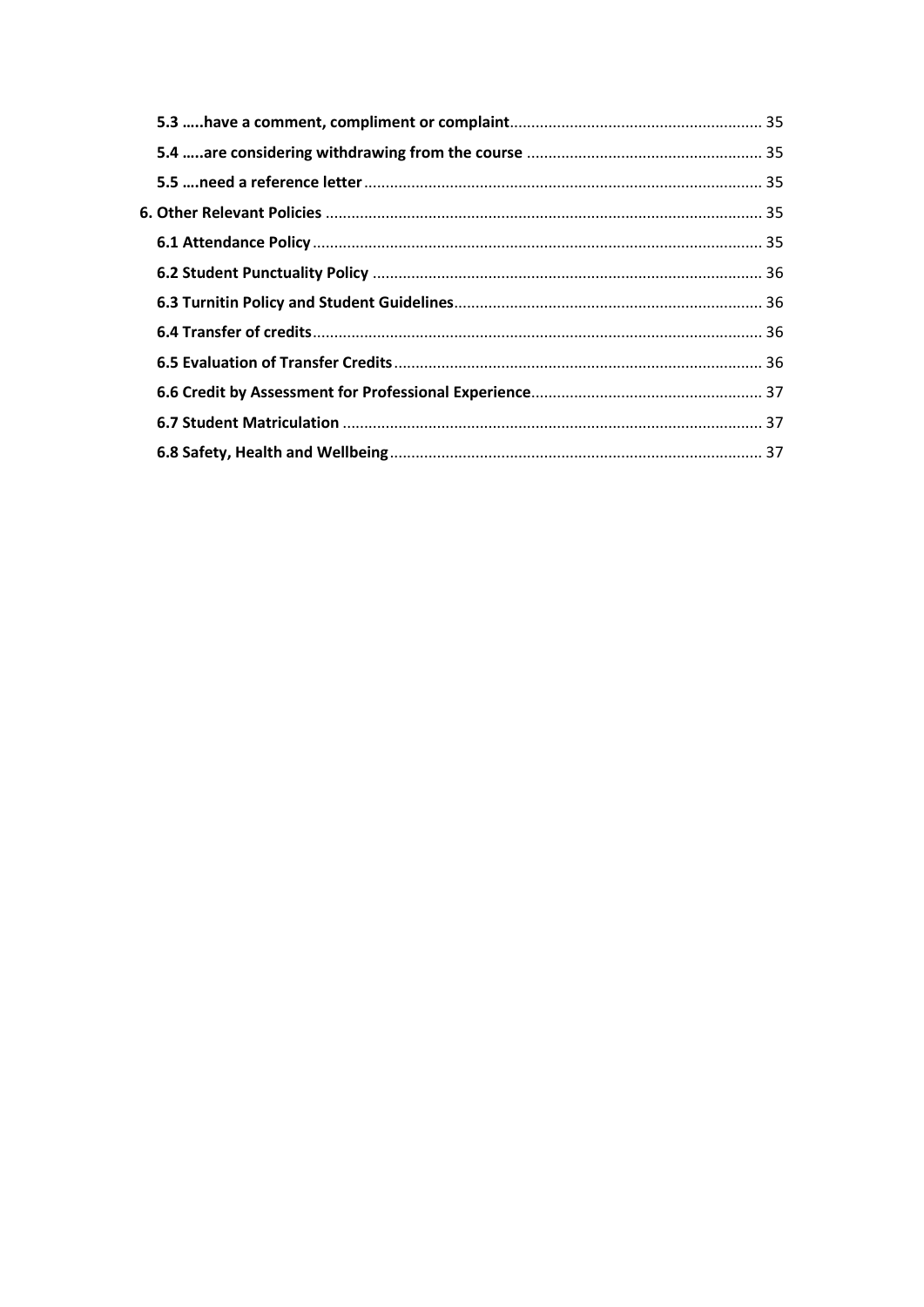# <span id="page-3-0"></span>**1. Welcome to the Programme**

# <span id="page-3-1"></span>**1.1 Message from the Dean**

Upholding the American College of Greece tradition of providing a student-oriented educational experience, Deree School of Business and Economics delivers academic programmes that are based on quality instruction and pedagogic best practice. Blending critical enquiry with practical insight, Business and Economics curricula equip students with analytical and practical skills that are essential in today's globalized market place and, at the same time, provide excellent preparation to students who wish to pursue graduate studies in economics and business-related fields. Rigorous external review through NECHE accreditation, along with validation by the Open University UK, safeguard the quality and warrant the international relevance of our programmes.

Business and Economics programmes are delivered by friendly and accessible academic staff, who combine scholarly expertise with industry experience. The academic staff is motivated by the talented and increasingly diverse student population of the College. Together they contribute to the creation of a vibrant academic environment at Deree, helping the School of Business and Economics rise to the next level of excellence.

In the School of Business and Economics you will be offered instruction and experiences that will enable you to develop essential skills to pursue a meaningful career and contribute to business and society. You will be equipped with knowledge grounded on liberal education, economics, business foundations and functions, as well as sound specialization components. This handbook provides detailed information on the curricular structure of and the opportunities provided by the programme you have chosen.

Welcome to Deree–The American College of Greece and to the School of Business and Economics.

Annie Triantafillou Ph.D. Dean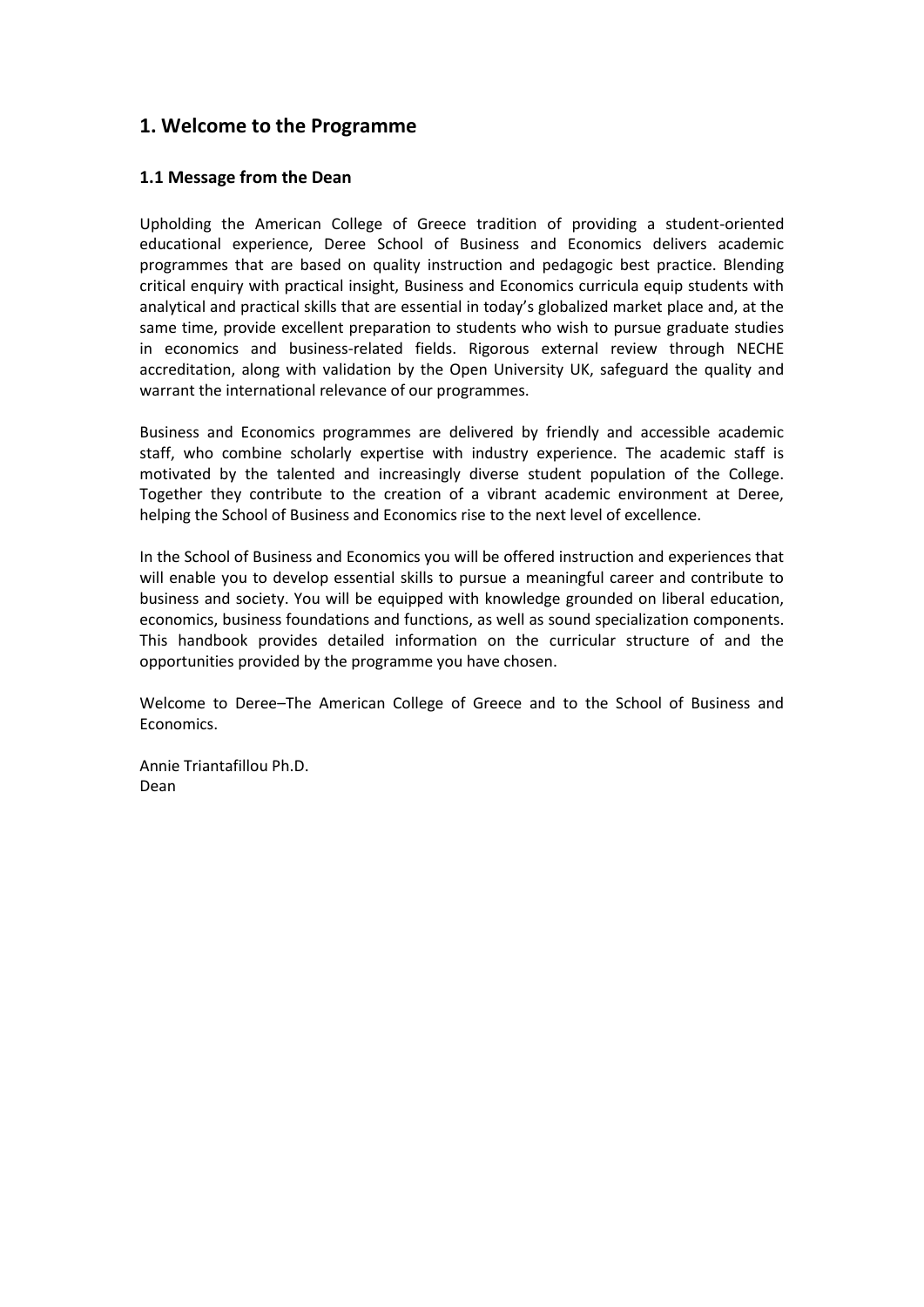# <span id="page-4-0"></span>**1.2 Message from the Department Head and Programme Coordinator**

Welcome to the Entrepreneurship Management programme of the School of Business and Economics, one of the most attractive undergraduate destinations at Deree.

The Entrepreneurship Management programme is designed to provide students a strong foundation and in-depth understanding required for a successful career as nascent entrepreneurs or business leaders in innovation-led companies operating in increasingly competitive and globalized business environments.

The theoretical, practical and experiential components of the Entrepreneurship Management programme help graduates function comfortably and effectively in any business setting internationally and/or pursue postgraduate studies in related fields. Through their studies in this major, students develop the leadership, business and innovation skills required for entrepreneurial success and business evolution. Although many graduates may wish to start, run or grow a company, others may pursue any other management or consulting career path in related business fields. Graduates in entrepreneurship management are well placed to enter a variety of jobs in all industries and across all business functions, as every company needs professionals who can juggle multiple responsibilities, assume risk and embrace innovation and change. As all Deree graduates, Entrepreneurship Management graduates are held in high regard and are much sought after by multinational, regional, and high-profile Greek companies.

The Entrepreneurship Management programme attracts many students from different countries, who enrich the cultural and academic distinctiveness of our programme through their diverse social backgrounds and experiences.

The Entrepreneurship Management faculty have very strong academic credentials, they are research-active and they bring to the classroom their expertise, as well as their extensive networks in the industry. You will find interaction with them very enriching and inspiring.

As you begin your Entrepreneurship Management studies, we want to encourage you to become engaged in College life, participate in curricular and extra-curricular activities that will enrich your College experience and seize the opportunities for your personal and professional development that our College offers inside and outside of the classroom.

A bright future awaits you, enjoy the journey of learning and don't hesitate to reach out to us if you need help. We are here to support you!

Katerina Voutsina, PhD Coordinator Entrepreneurship Management Programme

Antonis Klidas, PhD Head Department of Management and International Business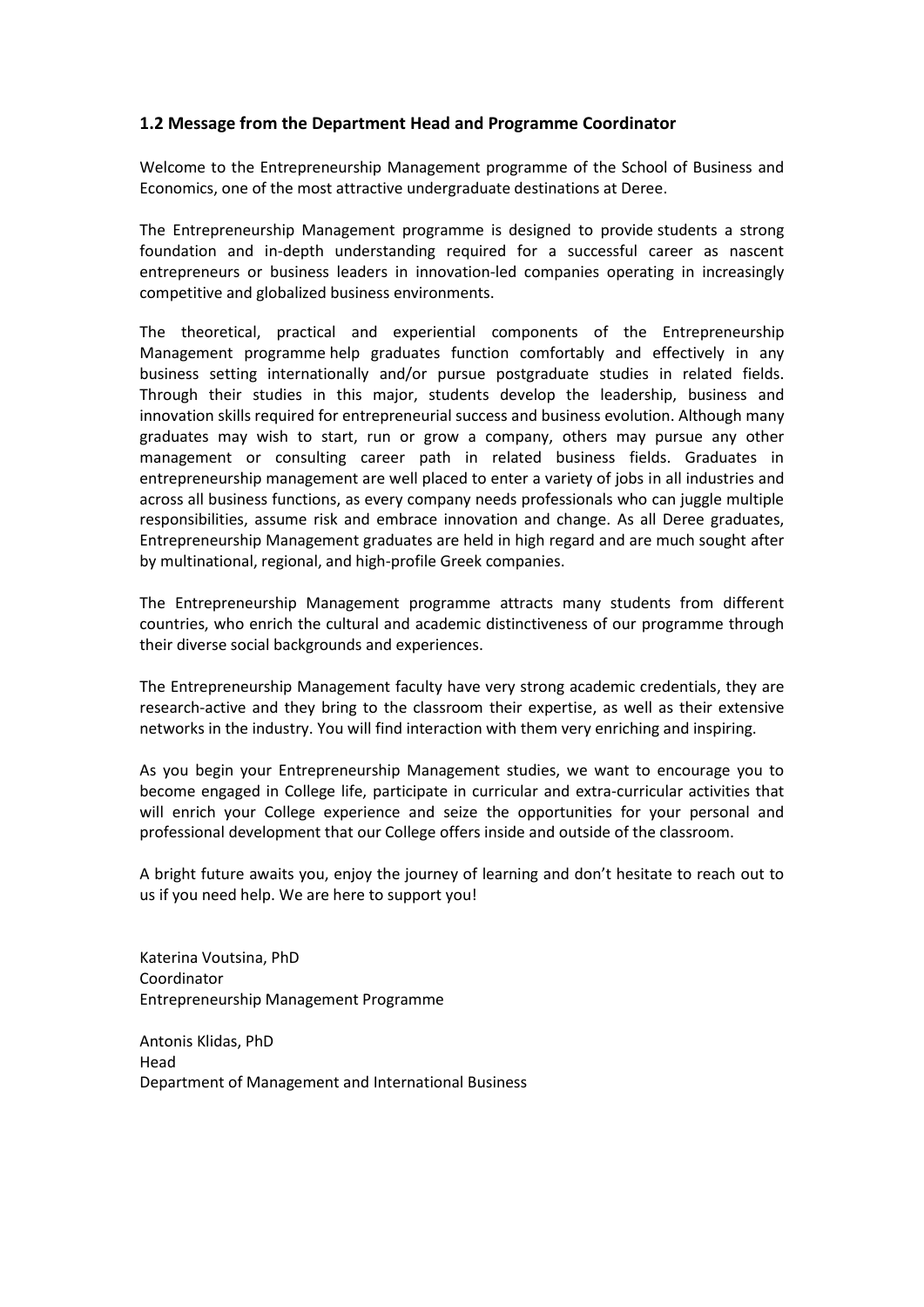#### **1.3 Deree-The American College of Greece**

The American College of Greece (ACG) is a US non-profit institution. The educational system at DEREE-ACG is based upon that of American institutions of higher learning. The school provides its students with a quality education of a standard equivalent to that of the most respected colleges and universities in the United States by virtue of the College's accreditation by NECHE, the oldest accrediting body in the United States. In 2010, DEREE-ACG entered into a partnership with The Open University of the U.K., the largest university in Europe, for the purpose of program validation. All undergraduate programs offered at DEREE-ACG are validated by The Open University, UK (www.open.ac.uk/validate). Through these accreditation and validation relationships, DEREE-ACG students undertake studies leading to the award of two degrees: a US Bachelor's degree, reflecting institutional accreditation by NECHE, and a UK Honour's Bachelor's Award validated by The Open University. All degree seeking students entering Deree-The American College of Greece (Deree-ACG) will be required to register for both the US, NECHE accredited bachelor's degree, and the European – UK award validated by the Open University. The following may be exempted from this rule: a) students pursuing parallel studies at Greek public universities. b) Transfer students who have transferred 92 US credits or above applicable to their program. c) Readmitted students who have interrupted their studies before 2010 will have the option of pursuing only a Deree US degree. Students who wish to be considered for these exemptions must petition the Committee on Academic Standards and Policies (CASP) through the Student Success Center during the first month after their initial registration at Deree.

## **1.4 Academic Calendar** http://www.acg.edu/academics/college-calendars

## **1.5 Key Contacts**

- American College of Greece: +30 210 600 9800
- Department Head: Antonis Klidas; e-mail[: a.klidas@acg.edu;](mailto:a.klidas@acg.edu) telephone: 210- 600-9800, extension 1361; room: 408
- Programme Coordinator: Katerina Voutsina; e-mail: [kvoutsina@acg.edu;](mailto:kvoutsina@acg.edu) telephone: 210-600-9800, extension 1621; room: 704
- SBE Dean's Office: sbe@acg.edu ext. 1108, 1150, 1008
- Academic Advising Office: dc.adv@acg.edu ext. 1431
- Student Success Centre: ssc@acg.edu ext.1326, 1333
- Registrar's Office: registrar@acg.edu ext. 1331, 1328, 1449, 1445
- Validation Office: validation@acg.edu ext. 1428
- Student Affairs: studentaffairs@acg.edu ext. 1197, 1442
- Student Government: dc.sgorg@acg.edu ext.1373
- Library helpdesk: libraryreference@acg.edu ext. 1434, 1267
- SASS: sass@acg.edu ext.1273, 1276
- Study Abroad Office: studyabroadoffice@acg.edu ext. 1029, 1412
- Career Office: career@acg.edu ext. 1313, 1316
- Educational Psychologist: Dr. Natassa Triga, atriga@acg.edu ext. 1167
- College Nurse: Kamilioti Maria Kyriaki, mkamilioti@acg.edu ext. 1500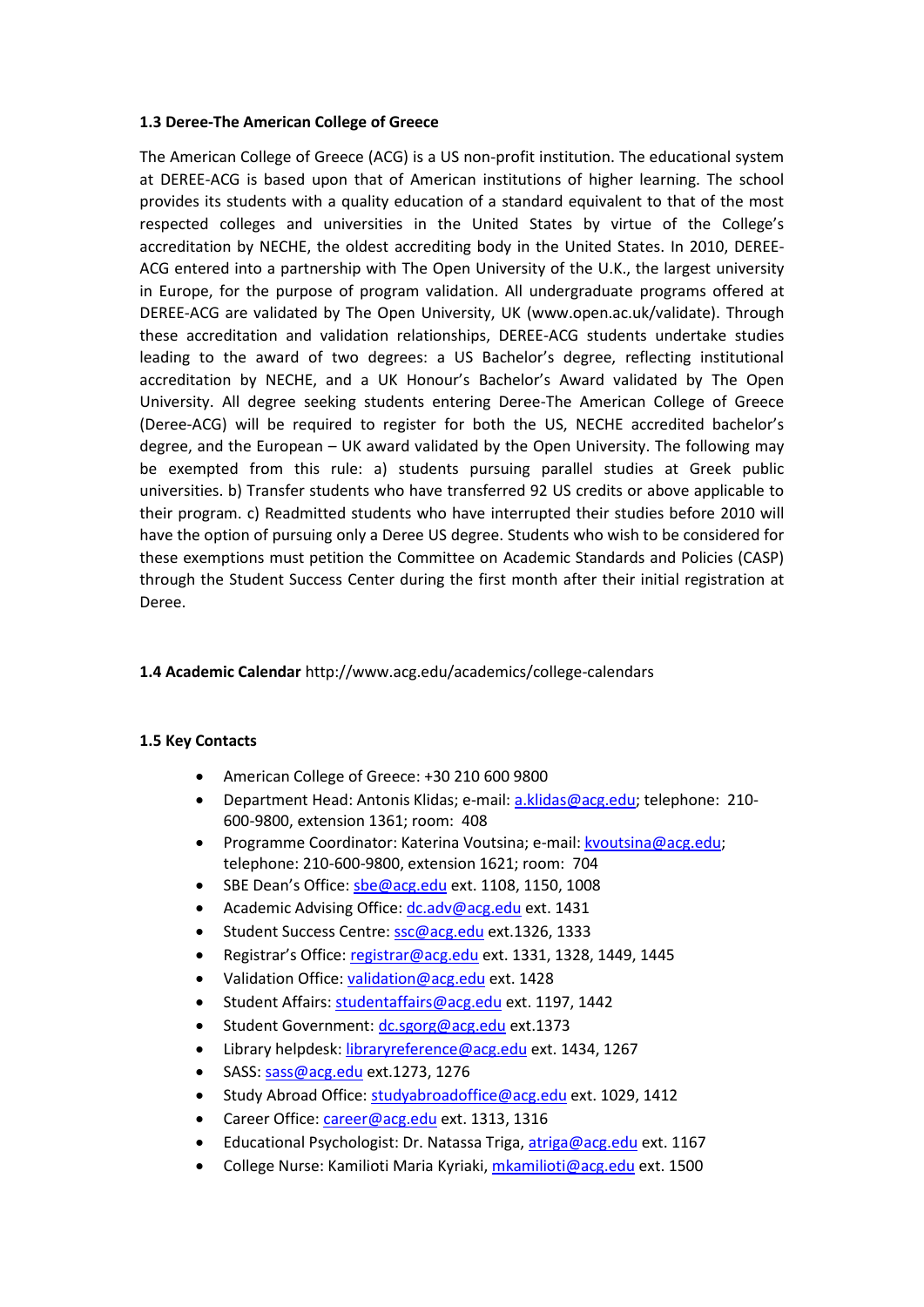## <span id="page-6-0"></span>**1.5 Keeping in Touch**

Academic and administrative staff at ACG use your student email address to contact you. It is important that you check this account regularly. You can forward emails from your student email address to a preferred personal email address. However, spam filters needed by the College mean that emails sent from external email addresses may be delayed, blocked or deleted. It is, therefore, important that your student email address is the only email address that you use to contact College staff. We will inform you of cancelled classes / activities / course notices as soon as possible. This will be via Blackboard, an email to your student email address or, if urgent, via the mobile phone number on our contact records. Please make sure that you inform the Registrar's Office whenever you change your address and contact details. This will ensure we can always contact you in an emergency, and that you receive any important College communications that we may need to send you*.*

# <span id="page-6-1"></span>**2. Studying on this Programme**

# <span id="page-6-2"></span>**2.1 Programme Philosophy and Mission**

## **Mission – Department of Management and International Business**

In congruence with the mission of the College, the mission of the Department of Management and International Business is to provide our students with an academically challenging and stimulating environment which will form the foundations for life-long learning; to help develop in our students the skills, knowledge, competencies, values and character to perform successfully, ethically and responsibly in the various roles they may occupy throughout their careers; to provide the academic staff with an intellectually stimulating and professionally rewarding environment which fosters effective teaching, research and development; and, to provide the organizations that employ our students and graduates, and society at large, with forward thinking, professional and community service oriented employees and citizens.

#### **Entrepreneurship Management Programme**

The Entrepreneurship Management pathway of the Business Administration award aims at developing well-rounded, ethically responsible professionals who will be equipped with indepth knowledge of the contemporary business environment and the creation/management of firms operating internationally, as well as the professional and personal competences required to succeed professionally and make a positive contribution to society at large.

Specifically, the Entrepreneurship Management programme aims to:

- 1. Demonstrate in-depth knowledge and understanding of businesses, their management and the challenges of innovation and growth in contemporary globalized business environments.
- 2. Develop personal and professional competences and skills required to start their own business venture or pursue a managerial career in start-ups, fast-growing companies, or innovation-led organizations.
- 3. Pursue postgraduate education in business and other related fields.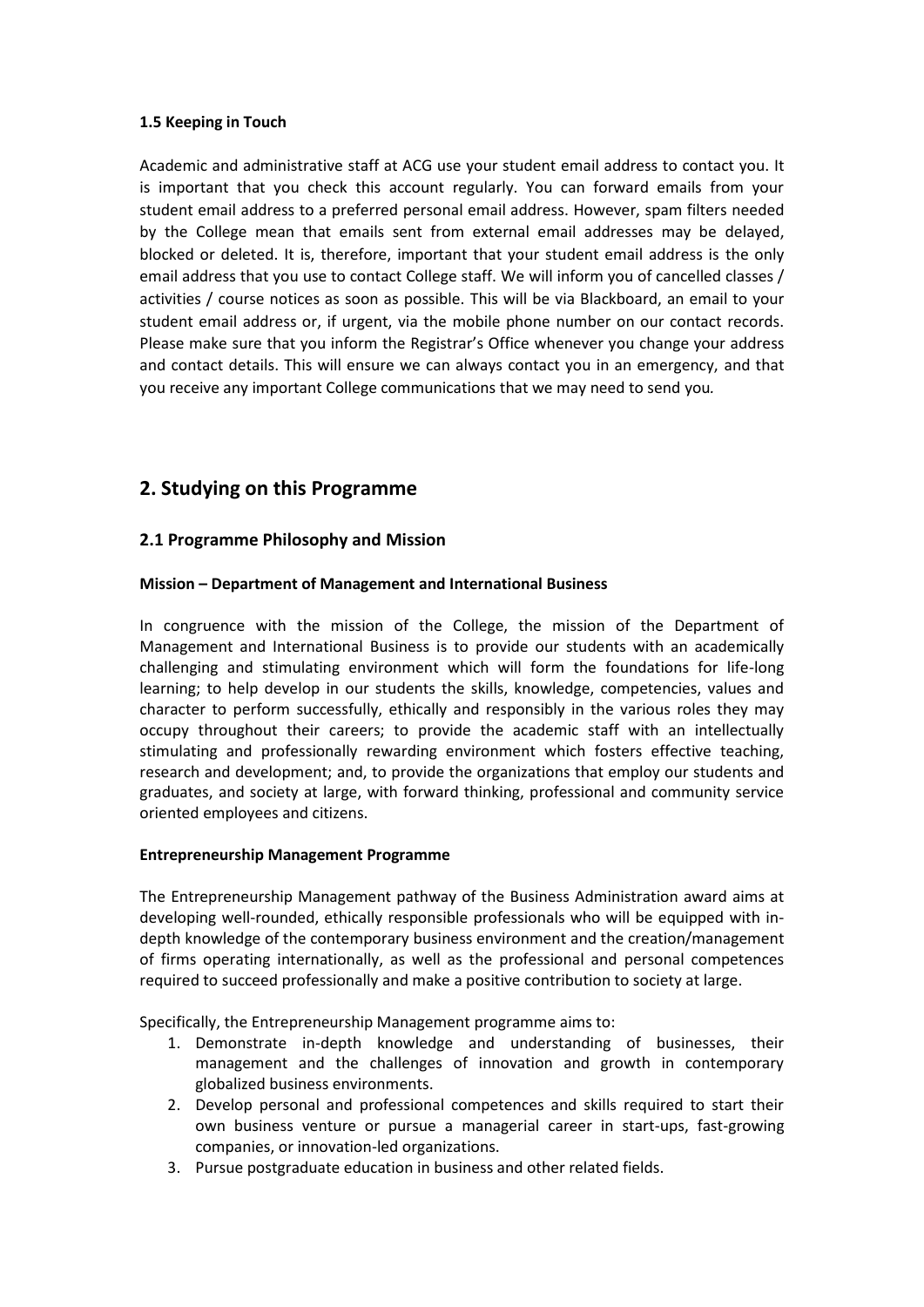- 4. Have an in-depth understanding of ethical issues related to theory and practice of entrepreneurship management so that they become informed citizens and responsible professionals.
- 5. Use skills of reflection and learning in their everyday lives.

# <span id="page-7-0"></span>**2.2 Programme Outcomes by Level**

In Level 4, students complete modules in each of the main business functions, which provide knowledge of the basic concepts of general management and entrepreneurship including knowledge of the contemporary business environment. They will also have knowledge of microeconomics, macroeconomics, applied statistics and legal issues in business, which is necessary foundational knowledge for entrepreneurs and business managers.

In Level 5, students complete modules that provide detailed knowledge of theories, models, tools, and practices of management, finance and accounting, and continue their specialization in entrepreneurship studies. They also acquire foundational knowledge in business ethics and they develop research skills and competence.

In Level 6, students gain in-depth knowledge of entrepreneurship theory and practice through three specialized modules, as well as two optional modules. They also complete knowledge of business functions with one module in operations management and one in strategic management. In the capstone project module, they integrate prior knowledge acquired throughout the programme by conducting research on a topic related to entrepreneuship mangement including small-scale field research.

## Specifically:

Upon successful completion of Level 4, students should be able to:

- Demonstrate knowledge and understanding of the external business environment.
- Demonstrate knowledge and understanding of business functions.
- Demonstrate knowledge and understanding of entrepreneurship management as a distinct area of economic activity.

Upon successful completion of Level 5, students should be able to:

- Analyse business concepts, functions and processes and relate them to entrepreneurship management.
- Demonstrate ability to apply quantitative and qualitative research and analysis in dealing with business situations.
- Analyse ethical issues in business.
- Make use of knowledge, skills and tools in making decisions across a broad range of issues related to entrepreneurship management.

Upon successful completion of Level 6, students should be able to:

• Make use of knowledge, skills and tools in making decisions across a broad range of issues related to entrepreneurship management.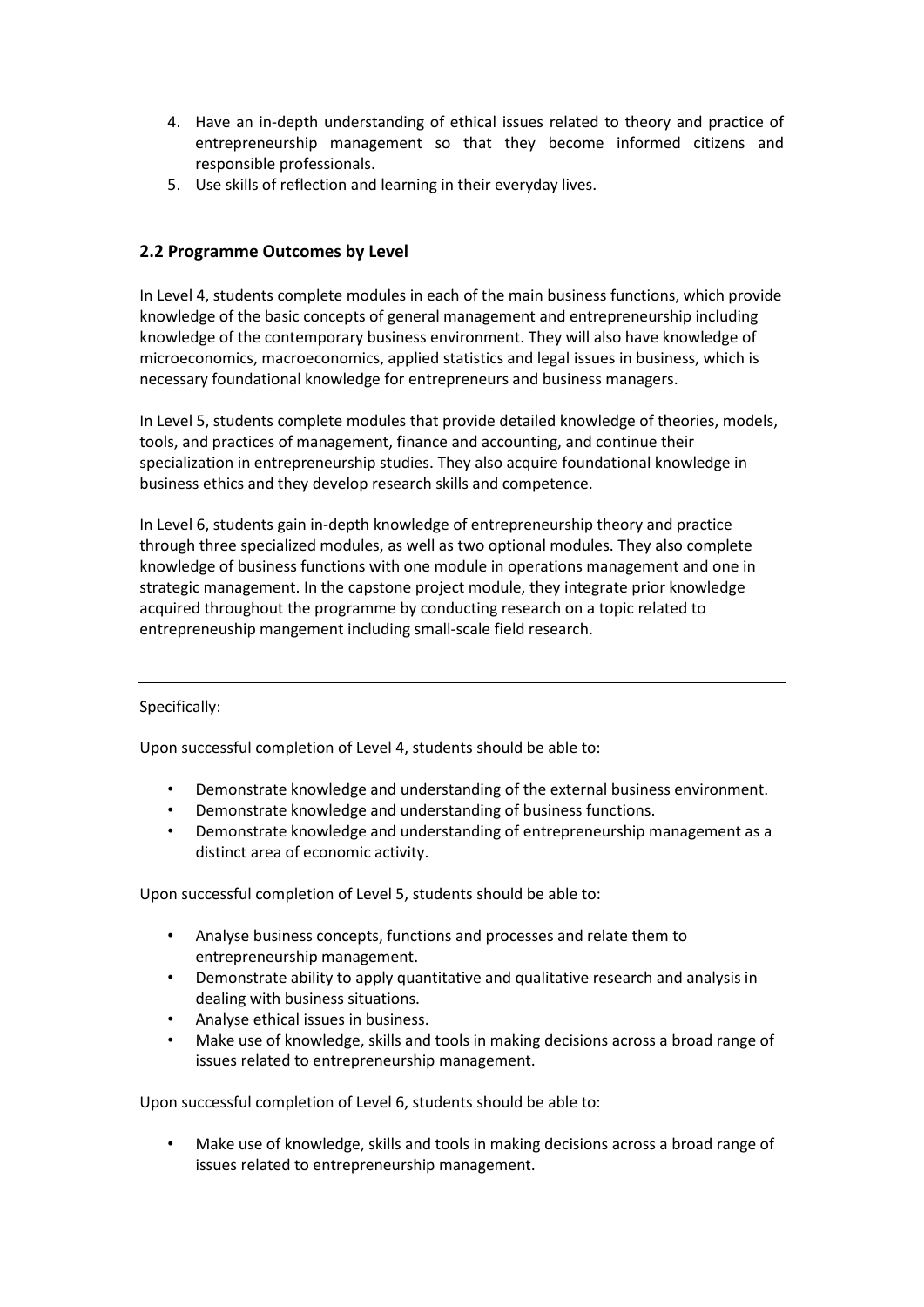- Integrate and evaluate theoretical concepts and paradigms with particular reference to entrepreneurship management.
- Evaluate information from a variety of sources in and related to entrepreneurship management, assess its relevance and application to practical problems and formulate, recommend and implement solutions under diverse circumstances.
- Design and carry out research related to entrepreneurship management.

# <span id="page-8-0"></span>**2.3 Programme Structure**

| <b>Entrepreneurship Management</b>                       |                |                                                                               |                |  |  |  |  |  |  |
|----------------------------------------------------------|----------------|-------------------------------------------------------------------------------|----------------|--|--|--|--|--|--|
| Year 1 - Level 4                                         |                |                                                                               |                |  |  |  |  |  |  |
| Fall                                                     | <b>Credits</b> | <b>Spring</b>                                                                 | <b>Credits</b> |  |  |  |  |  |  |
| AF 2007 Financial Accounting                             | 15             | EC 1101 Principles of Macroeconomics                                          | 15             |  |  |  |  |  |  |
| BU 2003 Business Legal Issues                            | 15             | MA 2021 Applied Statistics                                                    | 15             |  |  |  |  |  |  |
| EC 1000 Principles of Microeconomics                     | 15             | 2062<br>MG<br>Introduction<br>to                                              | 15             |  |  |  |  |  |  |
|                                                          |                | Entrepreneurship Management                                                   |                |  |  |  |  |  |  |
| MG 2003 Management Principles                            | 15             | MK 2030 Introduction to Marketing                                             | 15             |  |  |  |  |  |  |
| Year 2 - Level 5                                         |                |                                                                               |                |  |  |  |  |  |  |
| Fall                                                     | <b>Credits</b> | <b>Spring</b>                                                                 | <b>Credits</b> |  |  |  |  |  |  |
| AF 3116 Management Accounting                            | 15             | CS 3051 Business Driven Technology                                            | 15             |  |  |  |  |  |  |
| <b>BU 3233 Business Research Methods</b>                 | 15             | FN 3105 Financial Management                                                  | 15             |  |  |  |  |  |  |
| MG<br>3034<br>Managing<br>People<br>and<br>Organizations | 15             | MG 3033 New Ventures Creation                                                 | 15             |  |  |  |  |  |  |
| MG 3019 Corporate Entrepreneurship and<br>Innovation     | 15             | PH 3005 Business Ethics                                                       | 15             |  |  |  |  |  |  |
| Year 3 - Level 6                                         |                |                                                                               |                |  |  |  |  |  |  |
| Fall                                                     | <b>Credits</b> | <b>Spring</b>                                                                 | <b>Credits</b> |  |  |  |  |  |  |
| MG 4343 Operations Management                            | 15             | MG 4415 Strategic Management                                                  | 15             |  |  |  |  |  |  |
| MG 4173 Entrepreneurial Finance                          | 15             | 45xx<br>Capstone<br>MG<br>Project<br>in<br><b>Entrepreneurship Management</b> | 15             |  |  |  |  |  |  |
| MG 4155 Entrepreneurship Theory                          | 15             | MG 4188 Digital Marketing for<br>Entrepreneurship                             | 15             |  |  |  |  |  |  |
| One of the following:                                    |                |                                                                               |                |  |  |  |  |  |  |
|                                                          | 15             | One of the following:                                                         | 15             |  |  |  |  |  |  |
| IB 4232 Foreign Direct Investment and                    |                | CS 4267 Applied Business Analytics                                            |                |  |  |  |  |  |  |
| <b>MNEs</b>                                              |                | IB 4031 Business in Emerging Markets                                          |                |  |  |  |  |  |  |
| IB 4235 Export Strategy and Management                   |                | LM 4242 Supply Chain Management MG                                            |                |  |  |  |  |  |  |
| MG 4156 Enterprise Growth                                |                | 4023 Business Negotiation                                                     |                |  |  |  |  |  |  |
|                                                          |                | MG 40xx Managing SMEs                                                         |                |  |  |  |  |  |  |
|                                                          |                | MG 4028 Corporate Social Responsibility                                       |                |  |  |  |  |  |  |
|                                                          |                | MG 4057 Project Management<br>MG 4121 Leadership                              |                |  |  |  |  |  |  |
|                                                          |                | MG 4129 The Decision-Making Process: A                                        |                |  |  |  |  |  |  |
|                                                          |                | Qualitative Approach                                                          |                |  |  |  |  |  |  |
|                                                          |                | MG 4131 Strategic Human Resource                                              |                |  |  |  |  |  |  |
| <b>Total UK credits: 360</b>                             |                | Management                                                                    |                |  |  |  |  |  |  |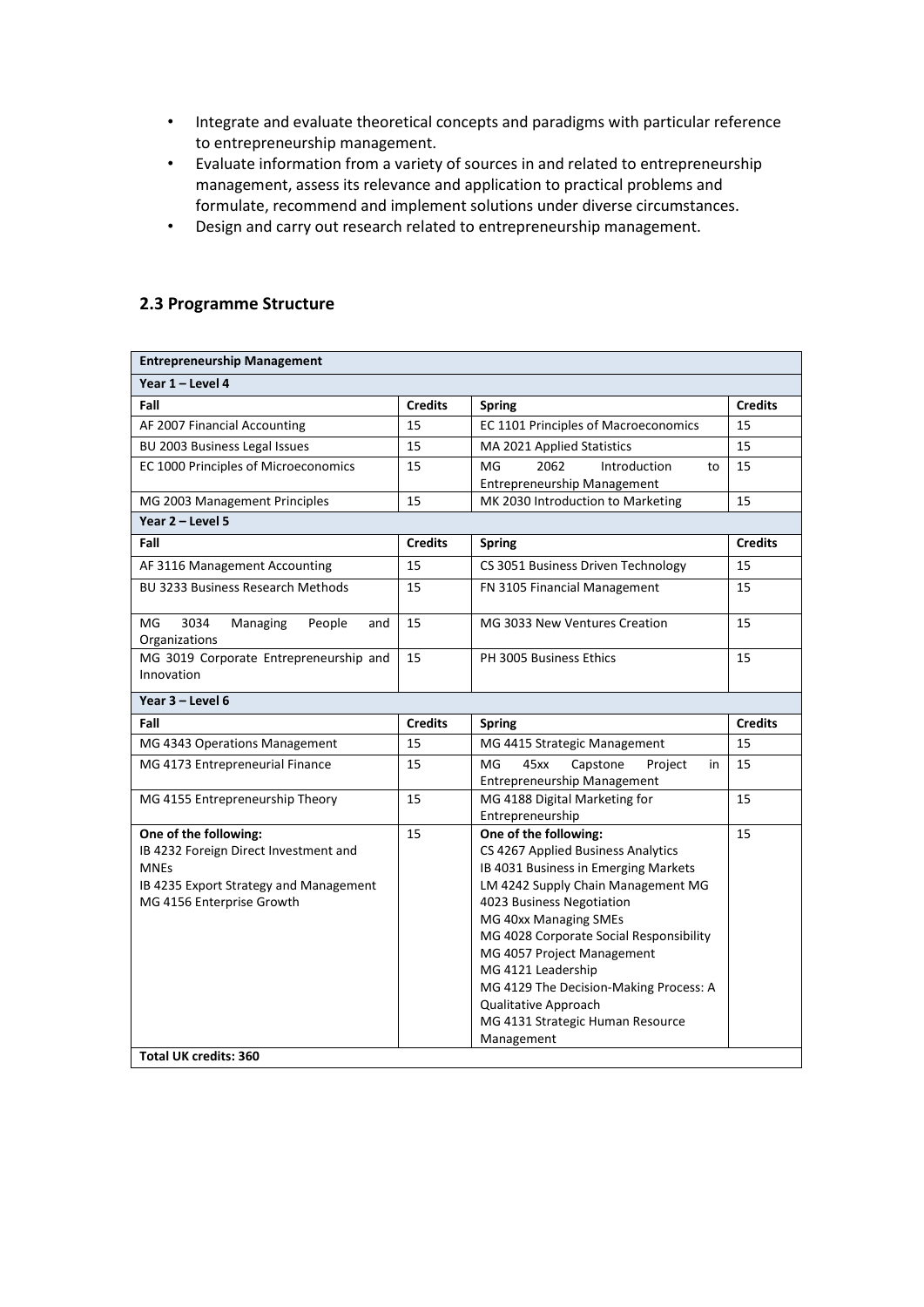# <span id="page-9-0"></span>**2.4 Academic Staff – Management and International Business Department**

**Annie Triantafillou –** BA, The American College of Greece; MA, PhD, University of Manchester

#### [atriant@acg.edu](mailto:atriant@acg.edu)

+30 210 6009800 ext. 1364 / Room 517

Office hours are subject to change, and are posted each academic period on the Blackboard.

Annie Triantafillou is a Professor in the School of Business and Economics at Deree - The American College of Greece where she has been a faculty member since 1993. She is the Dean of the School of Business and Economics since September 2014. She was Head of the Department of Economics and Social Studies during 2005-08 and MS in Finance Program Coordinator during 2006-09. She held the post of the Assistant Dean of the School of Arts and Sciences from December 2007 to December 2009 and the post of the Associate Dean of the School of Arts and Sciences from January 2010 to August 2011.

Annie Triantafillou completed her Ph.D. at the University of Manchester, UK. Her research interests lie in applied economics, notably shipping, real estate and hospitality, as well as agency theory and corporate governance. Her research has been published in Transportation Research, Maritime Economics and Logistics, European Research Studies, Applied Financial Economics, Journal of Applied Business Research, Journal of Economic Asymmetries, and Research in International Business and Finance. She was a weekly columnist for the Greek financial newspaper KERDOS from March 1999 to April 2011.

Annie Triantafillou has served as Organizer and Program Chair for European Financial Management Association Annual meetings held at the American College of Greece in 2017 and as President of the European Financial Management Association for 2018. She has been teaching both undergraduate and graduate courses in the areas of macroeconomics in general and financial economics in particular, including banking, monetary theory, portfolio theory, and risk management.

*Areas of Interest:*

Real estate, shipping finance, banking and investment

**Antonios Klidas, Ph.D.**: BSc., Athens University of Economics and Business; MSc., University of Surrey; Ph.D., Tilburg University – Associate Professor, and Head of the Management and International Business Department

[a.klidas@acg.edu](mailto:a.klidas@acg.edu)

+30 210 6009800 ext. 1361 / Room: 408 DC Office hours are subject to change and are posted each academic period on blackboard.

Dr. Klidas lectures in international business and global business management.

#### Areas of Interest:

International business, tourism management, team-based pedagogies, sponsorship.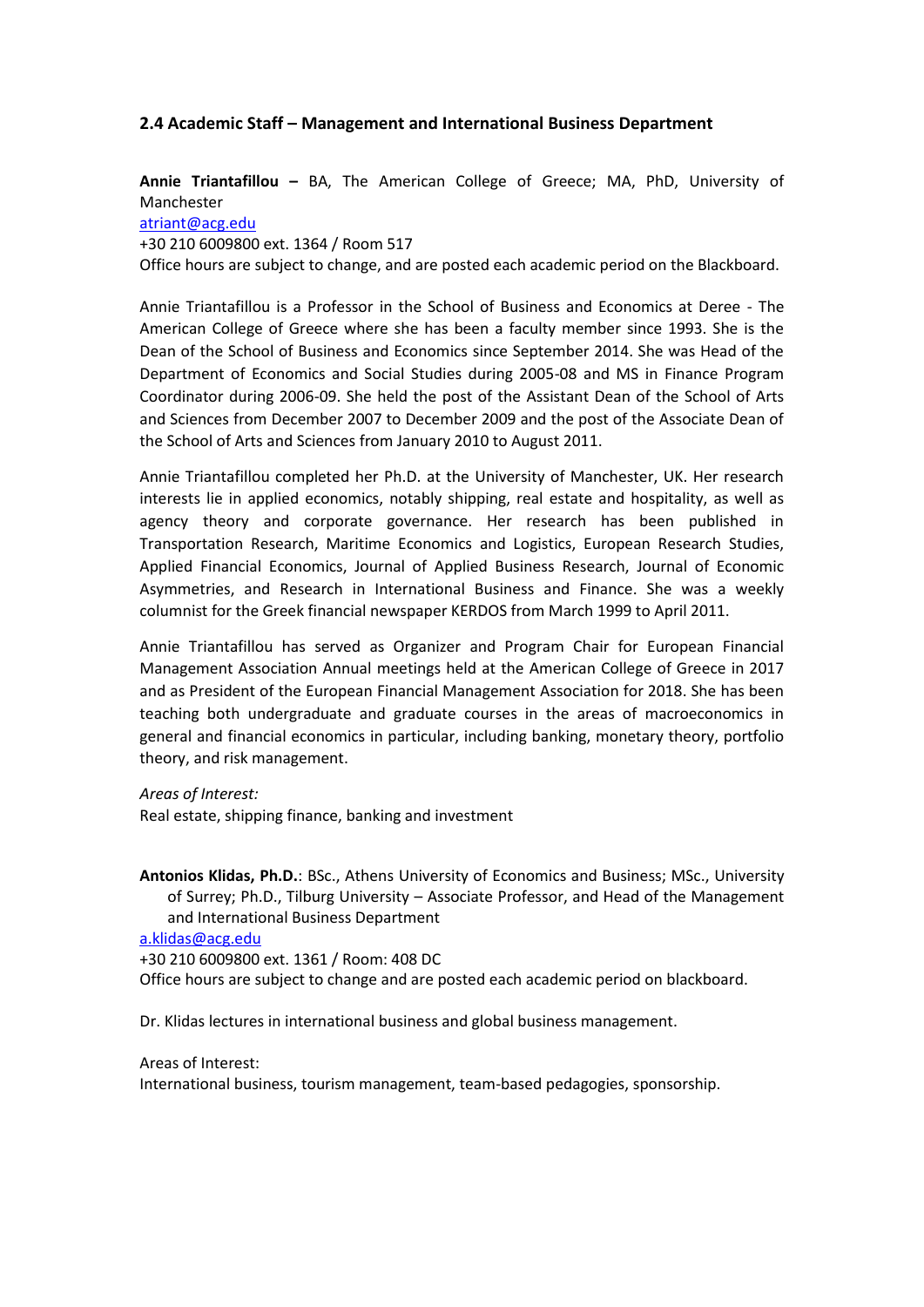**Katerina Voutsina, Ph.D.**: BSc. and MSc., Athens University of Economics and Business; Ph.D., London School of Economics and Political Science, UK – Assistant Professor and Coordinator of Entrepreneurship Management Programme

[kvoutsina@acg.edu](mailto:kvoutsina@acg.edu)

+30 210 6009800 ext. 1621 / Room: 704 DC

Office hours are subject to change and are posted each academic period on blackboard.

Dr. Voutsina lectures in Corporate Entrepreneurship and Innovation, Entrepreneurship Theory, New Ventures Creation and Introduction to Entrepreneurship Management.

Areas of Interest:

- Entrepreneurial cognition, nascent entrepreneurship, new forms of organizing, and sociotechnical innovation.
- **George Kokosalakis, Sc.D.:** Dipl Eng, National Technical University of Athens; MSc and Sc.D., Massachusetts Institute of Technology – Assistant Professor and Executive

Director, Center of Excellence in Logistics, Shipping & Transportation, ACG-150. [gkokosalakis@acg.edu](mailto:gkokosalakis@acg.edu)

+30 210 6009800 ext. 1623. / Room 704 DC

Office hours are subject to change and are posted each academic period on Blackboard.

Dr Kokosalakis lectures in New Ventures Creation.

Areas of interest:

Interdisciplinary research on Entrepreneurship, Management, Operational Efficiency, Energy Conservation, and Environmental Pollution Minimization.

**Maria Psimouli, Ph.D.**: BSc., University of Piraeus; MSc., Athens University of Economics and Business; Ph.D. Athens University of Economics and Business – Adjunct Professor, Management and International Business Department

[mpsimouli@acg.edu](mailto:mpsimouli@acg.edu)

+30 210 6009800 ext. 1367 / Room: 411 DC Office hours are subject to change and are posted each academic period on Blackboard.

Dr. Psimouli lectures in enterprise growth, export strategy and management, and introduction to entrepreneurship.

Areas of Interest:

Business growth, extports managrmententrepreneurship for small and medium companies.

**Eleni Patra, Ph.D.:** BSc., Aristotle University of Thessaloniki; Rutgers, The State University of New Jersey; PhD, The University of the Aegean; Associate Professor, Management and International Business Department

[epatra@acg.edu](mailto:epatra@acg.edu)

+30 210 6009800 ext. 1367/ Room: 414 DC Office hours are subject to change and are posted each academic period on Blackboard.

Dr. Patra lectures in Managing Small Business Enterprises.

Areas of Interest:

Mediation and arbitration, family business, small and medium businesses.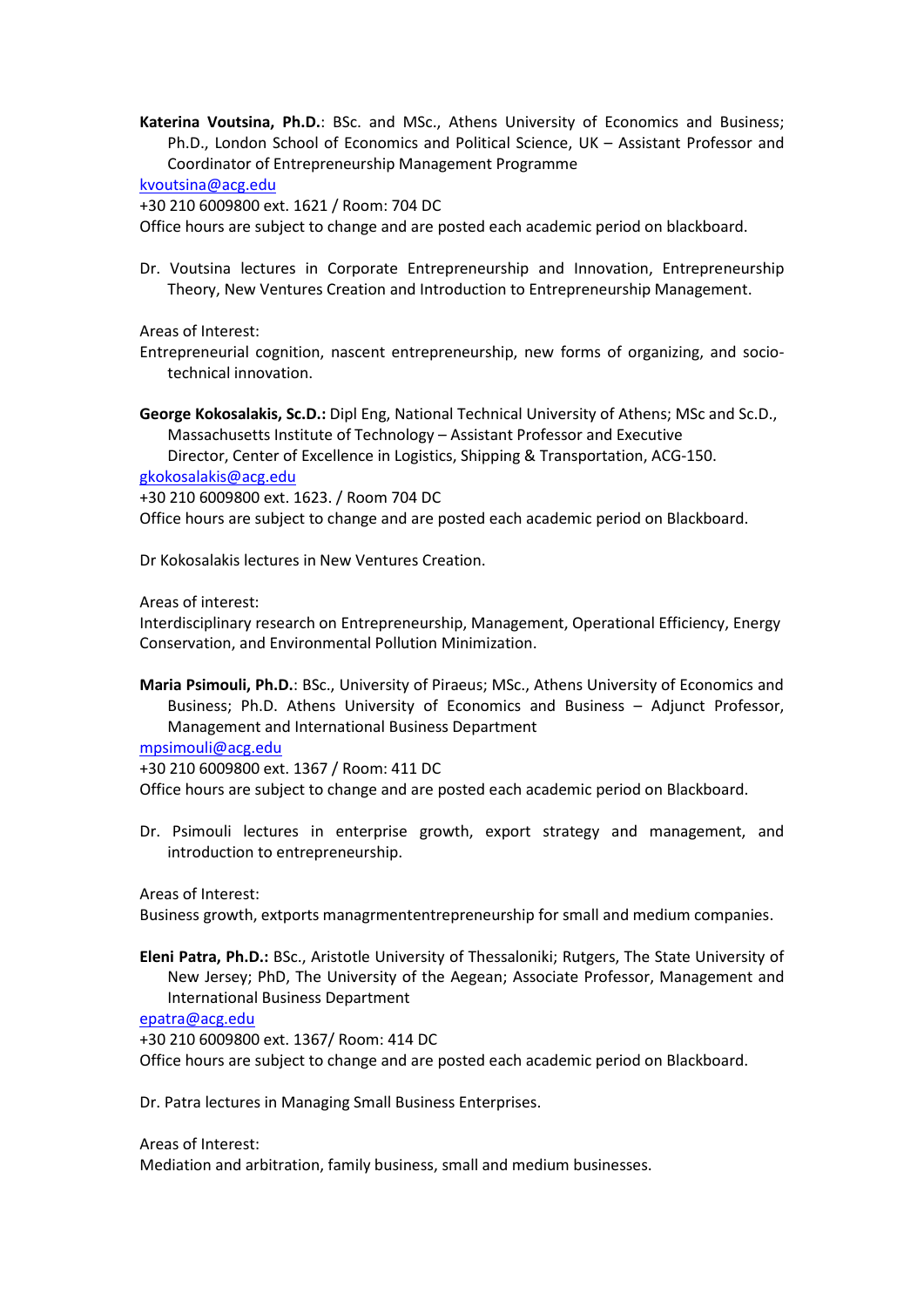**Maria Pallidou:** BSc., Deree – The American College of Greece; MBA, McGill; Adjunct Professor, Management and International Business Department

[mpallidou@acg.edu](mailto:mpallidou@acg.edu)

+30 210 6009800 ext. 1625 / Room: 705 DC

Office hours are subject to change and are posted each academic period on Blackboard.

Prof. Pallidou lectures in Entrepreneurial Finance, Corporate Entrepreneurship and Innovation and New Ventures Creation.

Areas of Interest:

Entrepreneurial finance, corporate finance, start-up ecosystem, change management.

**Ioanna Mitropoulou**: BSc., Deree – The American College of Greece; MBA, Strathclyde University; Associate Professor, Management and International Business Department

[imitropoulou@acg.edu](mailto:imitropoulou@acg.edu)

+30 210 6009800 ext.1479 / Room: 410 DC

Office hours are subject to change and are posted each academic period on Blackboard.

Prof. Mitropoulou lectures in Digital marketing for Entrepreneurs.

Areas of Interest:

Digital marketing and social media, consumer shopping behavior, business ethics, corporate responsibility

#### <span id="page-11-0"></span>**2.5 Description of Modules – Compulsory and Option Modules**

#### **AF 2007 FINANCIAL ACCOUNTING – LEVEL 4**

Introduction to principles, concepts and procedures of the financial accounting cycle of services and merchandising businesses. Preparation and interpretation of financial statements as a source of financial information required in a business context. Prerequisites: NONE UK CREDITS: 15 US CREDITS: 3/1/3

**COMPULSORY** 

# **AF 3116 MANAGEMENT ACCOUNTING – LEVEL 5**

Generation and preparation of information provided to decision-makers for optimal planning and control of an organization's routine operations and long-range organizational goals. Focus on the use of accounting information in cost accumulation, profitability analysis, planning and decision making in business organizations.

Prerequisites: AF 2007 UK CREDITS: 15 US CREDITS: 3/0/3 **COMPULSORY**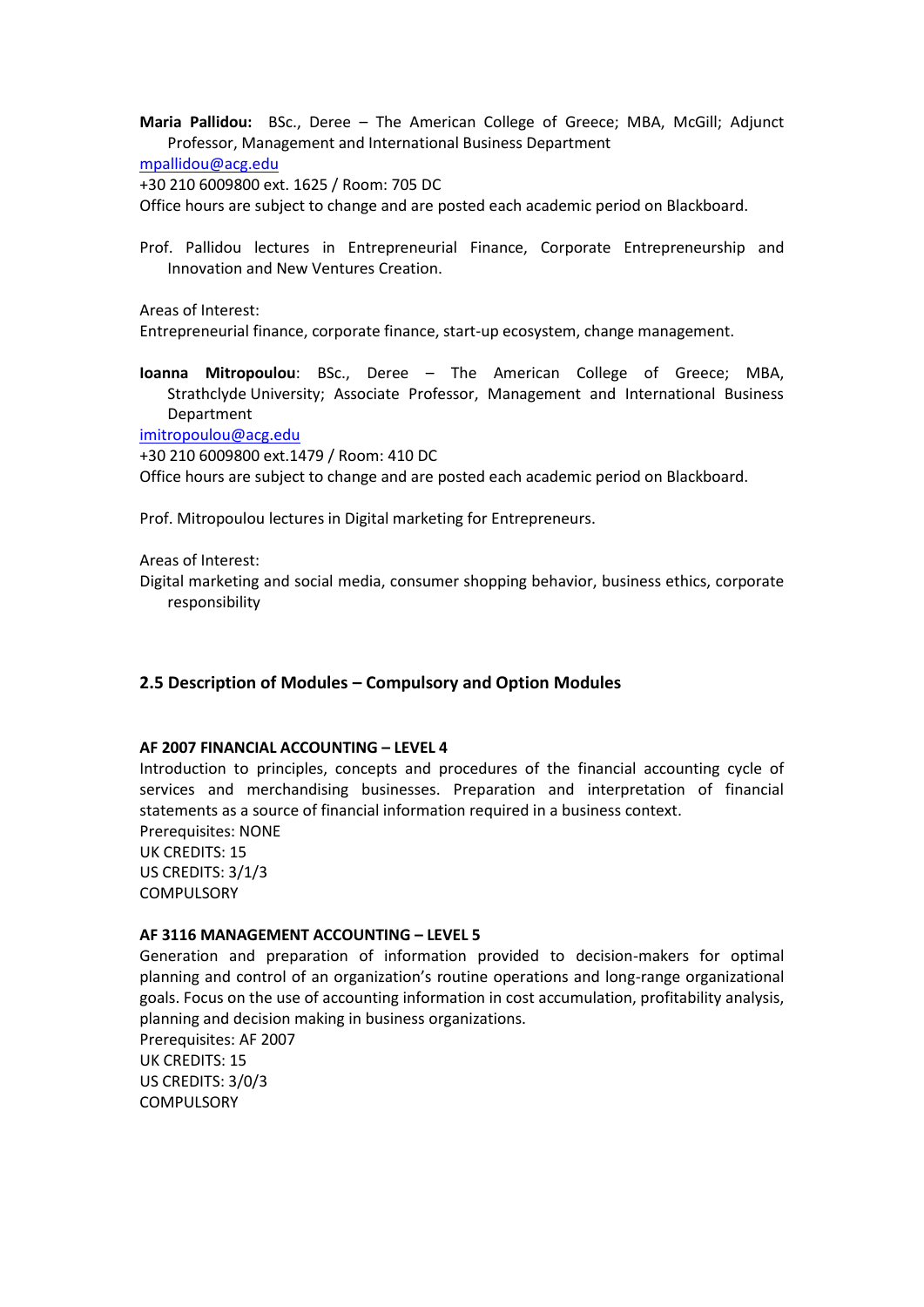#### **BU 2003 BUSINESS LEGAL ISSUES – LEVEL 4**

Introduction to basic concepts and principles of company law, intellectual property law, contract law, tort law and employment law, and overview of selected emerging legal issues. Prerequisites: NONE UK CREDITS: 15 US CREDITS: 3/0/3 **COMPULSORY** 

#### **BU 3233 BUSINESS RESEARCH METHODS – LEVEL 5**

The Business Research process, the Research Report and the Proposal. The Research problem, the Literature Review and Research Questions. Research Design and Methodology. Data Collection methods. Quantitative and Qualitative Data Analysis. Prerequisites: MA 2021 or Equivalent

UK CREDITS: 15 US CREDITS: 3/1/3 **COMPULSORY** 

#### **CS 3051 BUSINESS DRIVEN TECHNOLOGY – LEVEL 5**

Theories and practices on the role and use of information systems and technology in transforming organizations through streamlining business operations and optimizing business processes. Effective decision-making in implementing sustainable business/IS solutions.

Prerequisites: NONE UK CREDITS: 15 US CREDITS: 3/1/3 **COMPULSORY** 

#### **CS 4267 APPLIED BUSINESS ANALYTICS – LEVEL 6**

Data exploitation for decision making purposes: Data Management for Decision Support, Business Intelligence, Business Analytics, Data Mining/Machine Learning, Reporting, Forecasting. Prerequisites: CS 1070 or ITC 1070, CS 2179 or CS 3051 UK CREDITS: 15 US CREDITS: 3/0/3 OPTION

#### **EC 1000 PRINCIPLES OF MICROECONOMICS – LEVEL 4**

Introduction to economics and the economy. Product markets, elasticity, and consumer theory. Costs, production and the theory of the firm. Pricing and output determination in various market structures.

Prerequisites: NONE UK CREDITS: 15 US CREDITS: 3/0/3 **COMPULSORY** 

## **EC 1101 PRINCIPLES OF MACROECONOMICS – LEVEL 4**

National income accounting, economic growth, taxation, business cycles, unemployment, inflation, deficit and debt. Aggregate expenditures and the Aggregate Supply/Aggregate Demand model. Countercyclical fiscal and monetary policy. The banking system and the money supply.

Prerequisites: EC 1000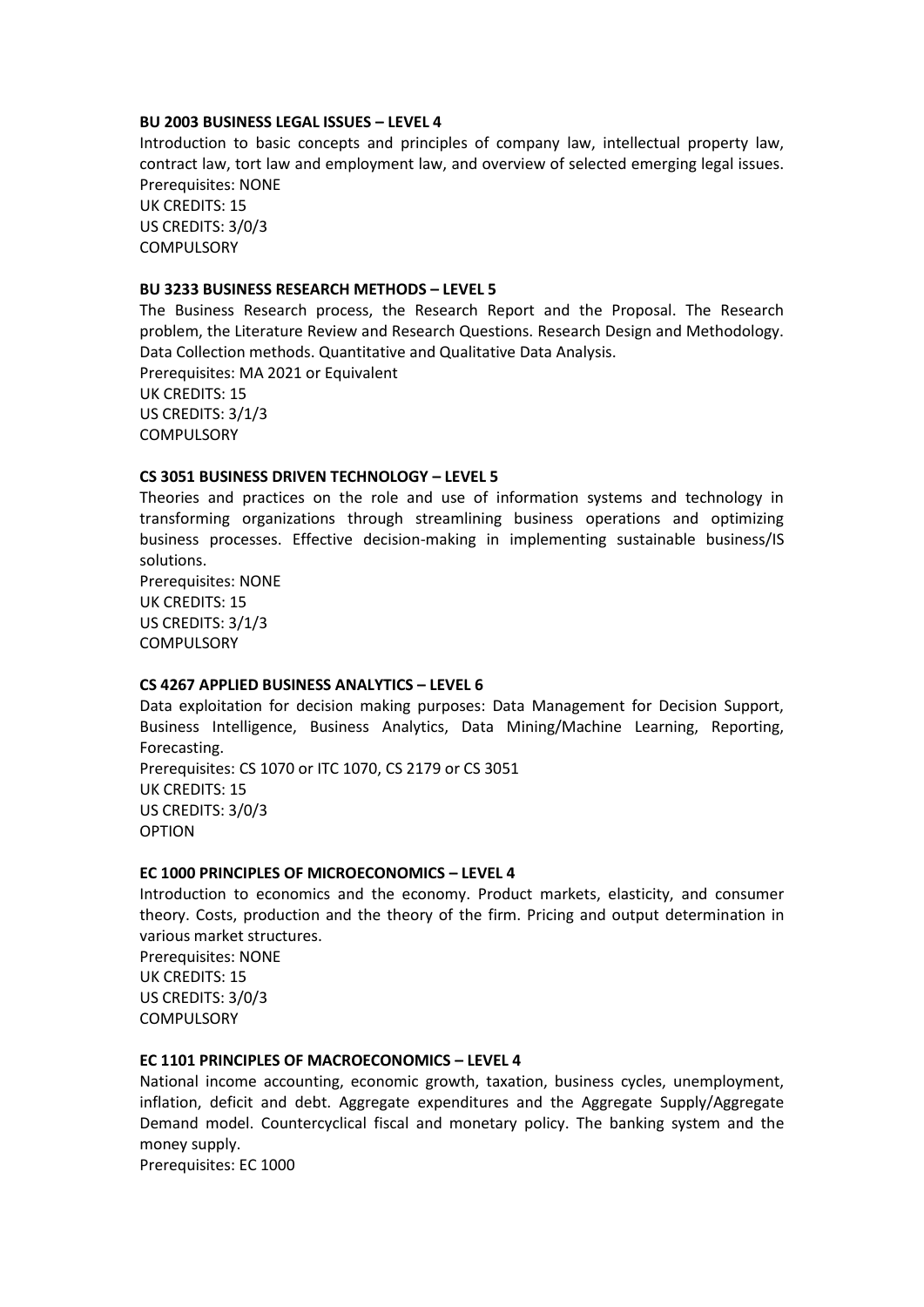UK CREDITS: 15 US CREDITS: 3/0/3 **COMPULSORY** 

#### **FN 3105 FINANCIAL MANAGEMENT – LEVEL 5**

The course provides the basic knowledge and skills required to examine the role of financial management within companies, the nature of financial decisions companies make, the implementation of investment appraisal techniques, and the importance of capital structure and its implications for the company.

Prerequisite: AF 2007 UK CREDITS: 15 US CREDITS: 3/0/3 **COMPULSORY** 

#### **IB 4031 BUSINESS IN EMERGING MARKETS** – **LEVEL 6**

Identification and examination of key emerging markets. Focus on business opportunities inherent in them and their role in the world economy and world trade. Detailed insight into the operating environment of emerging markets.

Prerequisites: NONE UK CREDITS: 15 US CREDITS: 3/0/3 OPTION

#### **IB 4232 FOREIGN DIRECT INVESTMENT AND MULTINATIONAL ENTERPRISES - LEVEL 6**

Theories, definitions, issues, magnitude, and the geography of Foreign Direct Investment (FDI) in developed, developing and emerging markets. Organization and structure of the contemporary MNE, strategic cross-border mergers and acquisitions, and implications of MNEs for national competitiveness.

Prerequisites: IB 2006 or MG 2003 or equivalent, IB 3121 or MG 3033 or equivalent UK CREDITS: 15 US CR: 3/0/3

OPTION

## **IB 4235 EXPORT STRATEGY AND MANAGEMENT** – **LEVEL 6**

Developing export strategy and managing exports in a global environment. Market evaluation and selection; development of an export plan for market entry. Problems and pitfalls in export management.

Prerequisites: IB 2006 or MG 2003 or equivalent, IB 3121 or MG 3033 or equivalent UK CREDITS: 15 US CREDITS: 3/0/3 OPTION

## **LM 4242 SUPPLY CHAIN MANAGEMENT – LEVEL 6**

Design and management of complex supply chain systems. A systems approach to the management of the activities involved in physically moving raw materials, in-process and finished-goods inventories from point of origin to point of use or consumption. Emerging information technologies.

Prerequisites: MA 1008, MA 2021 UK CREDITS: 15 US CREDITS: 3/0/3 OPTION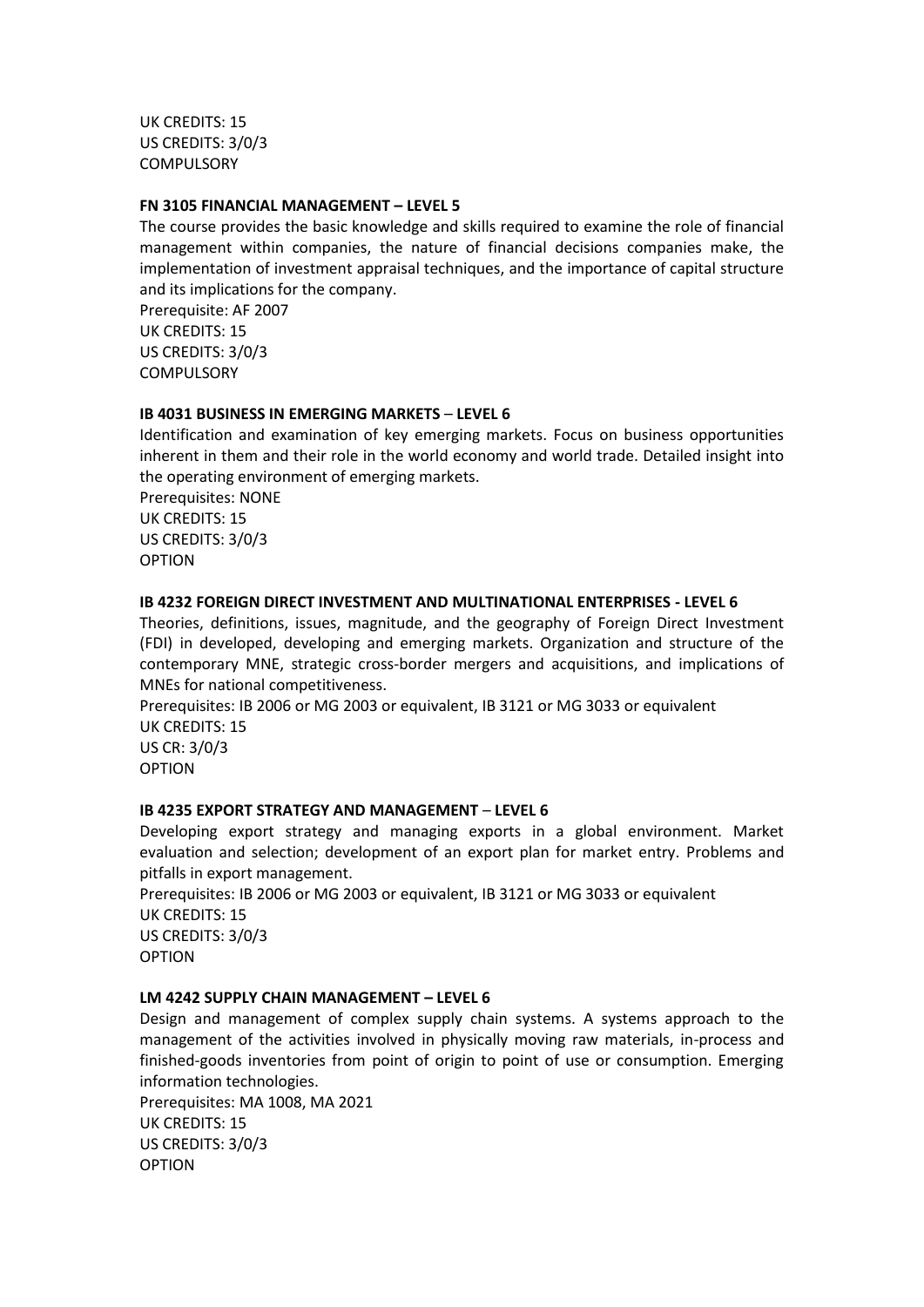#### **MA 2021 APPLIED STATISTICS – LEVEL 4**

A comprehensive introduction of statistics for business and economics. Descriptive and inferential statistics, regression analysis and analysis of variance (ANOVA). Prerequisites: NONE UK CREDITS: 15 US CREDITS: 3/1/3 **COMPULSORY** 

#### **MG 2003 MANAGEMENT PRINCIPLES – LEVEL 4**

Nature, functions and responsibilities in the management of organizations. History of management thought, theories, concepts and practices. The managerial functions of planning and decision making, organizing, leading and controlling. Prerequisites: NONE UK CREDITS: 15 US CREDITS: 3/0/3 **COMPULSORY** 

#### **MG 2062 INTRODUCTION TO ENTREPRENEURSHIP MANAGEMENT – LEVEL 4**

The significance of entrepreneurship to an economy. Theory and practice of entrepreneurship in start-ups and in established organizations. Entrepreneurial behaviors and challenges.

Prerequisites: NONE UK CREDITS: 15 US CREDITS: 3/0/3 **COMPULSORY** 

#### **MG 3019 CORPORATE ENTREPRENEURSHIP AND INNOVATION – LEVEL 5**

Managing innovation in start-ups and in existing organizations. Skills for introducing, analyzing, and managing the offering of break-through products and services. Practical application of innovation inside corporations.

Prerequisites: NONE UK CREDITS: 15 US CREDITS: 3/0/3 **COMPULSORY** 

#### **MG 3033 NEW VENTURES CREATION – LEVEL 5**

New venture formation and entrepreneurship. Contemporary methods and best practices for the entrepreneur to plan, launch, and operate a new venture. Creation of a business plan. Prerequisites: NONE UK CREDITS: 15 US CREDITS: 3/0/3 **COMPULSORY** 

#### **MG 4023 BUSINESS NEGOTIATION – LEVEL 6**

The negotiation process, negotiation and management, and the concepts of power and influence at work and in other settings. Business agreements, corporate diplomacy, interstate and international agreements, and the dynamics of bargaining in national and international contexts. Prerequisites: NONE

UK CREDITS: 15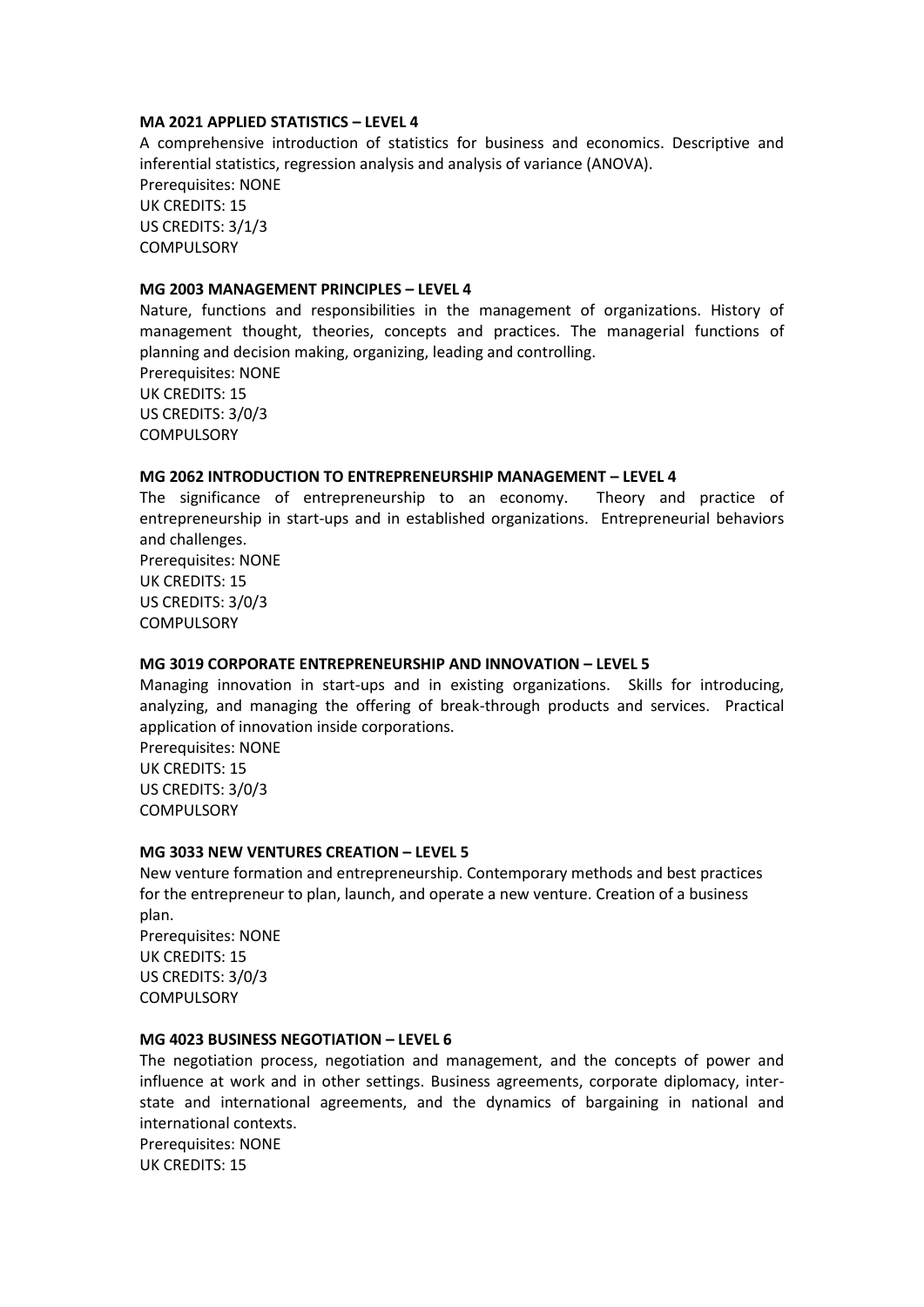US CREDITS: 3/0/3 OPTION

#### **MG 4028 CORPORATE SOCIAL RESPONSIBILITY** – **LEVEL 6**

Total systems approach to integrating factors related to the workplace, human rights, the community, the environment and the marketplace into core business strategies. Examination of the economic, environmental and social dimensions necessary for sustainable business success. Prerequisites: NONE UK CREDITS: 15

US CREDITS: 3/0/3 OPTION

#### **MG 3034 MANAGING PEOPLE AND ORGANIZATIONS – LEVEL 5**

Major theories of organizational behavior and the emergence of strategic human resource management as a mechanism for managing people at work. Implications for managers in enacting work and people management activities. Prerequisites: NONE UK CREDITS: 15 US CREDITS: 3/0/3 **COMPULSORY** 

#### **MG 4057 PROJECT MANAGEMENT – LEVEL 6**

Project management as an interdisciplinary and cross-functional activity in an organization. Emphasis on the relationship of projects to the management of change and to the approaches and roles required to achieve successful project implementation.

Prerequisites: NONE UK CREDITS: 15 US CREDITS: 3/0/3 OPTION

#### **MG 40xx MANAGING SMEs – LEVEL 6**

Key elements of small and medium enterprises (SMEs) and their unique character in comparison to larger organizations. The strategic position of SMEs in a national and international context. Realities and challenges of managing SMEs. The family business, its creation and evolution.

Prerequisites: NONE UK CREDITS: 15 US CREDITS: 3/0/3 OPTION

#### **MG 4121 LEADERSHIP – LEVEL 6**

Major theories and research findings in leadership. Application of theories and concepts to develop critical thinking and leadership skills. The dynamics of leadership. Topics include motivating and influencing people; power, politics and negotiation; teambuilding; managing conflict, leading decision groups; transformational, strategic leadership and change. Prerequisites: NONE UK CREDITS: 15 US CREDITS: 3/0/3 OPTION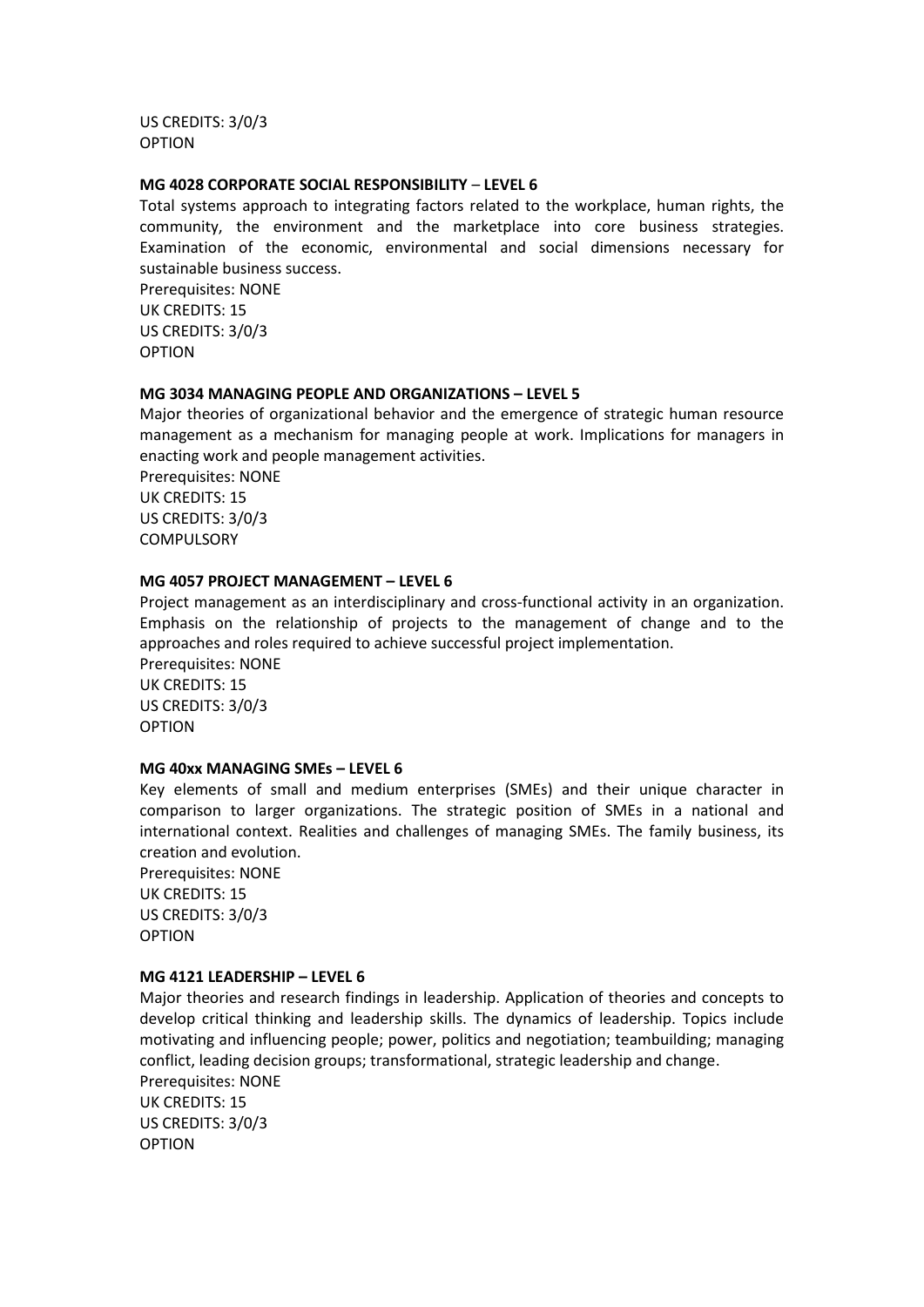#### **MG 4129 DECISION MAKING: A QUALITATIVE APPROACH** – **LEVEL 6**

Rational decision making, in a multi-disciplinary context and in an uncertain, complex environment. The role of decision making in management. Foundations of managerial and strategic decision-making. Interdisciplinary aspects of managerial decision-making. Implementing strategic decisions. Gap analysis and the use of scenarios. Prerequisites: MG 2003 or MG 3034 UK CREDITS: 15

US CREDITS: 3/0/3 OPTION

#### **MG 4131 STRATEGIC HUMAN RESOURCE MANAGEMENT – LEVEL 6**

Strategic management of people to enhance the organization's effectiveness. Human resource management theories, capturing strategic, institutional, contextual, critical, and sustainability perspectives. Students deepen their knowledge on HRM strategy and develop a related case study based on primary and secondary research.

Prerequisites: MG 2003 Management Principles or MG 20xx Introduction to HRM UK CREDITS: 15 US CREDITS: 3/0/3 OPTION

## **MG 4173 ENTREPRENEURIAL FINANCE** – **LEVEL 6**

This course provides a rigorous and systematic study of theories and tools necessary for entrepreneurs to start build and harvest a successful venture. The course focuses on the understanding of financial planning specifics for new and small- scale businesses and the qualities required to obtain financing by primarily private investors.

Prerequisites: MG 3033 UK CREDITS: 15 US CREDITS: 3/0/3 **COMPULSORY** 

## **MG 4155 ENTREPRENEURSHIP THEORY – LEVEL 6**

Theoretical analysis of entrepreneurship, utilizing a multidisciplinary approach to examine enterprise creation and the entrepreneur. Emphasis on economic, sociological, psychological, and political theories of entrepreneurship.

Prerequisites: MG 3019 UK CREDITS: 15 US CREDITS: 3/0/3 **COMPULSORY** 

#### **MG 4156 ENTERPRISE GROWTH – LEVEL 6**

Analysis and evaluation of growth opportunities, growth strategies, and the role of innovation inside organizations. Management of growth and challenges that entrepreneurs need to face. Discussion of growth under the prism of a human-centered approach. Prerequisites: MG 2003 or MG 3034 UK CREDITS: 15 US CREDITS: 3/0/3 OPTION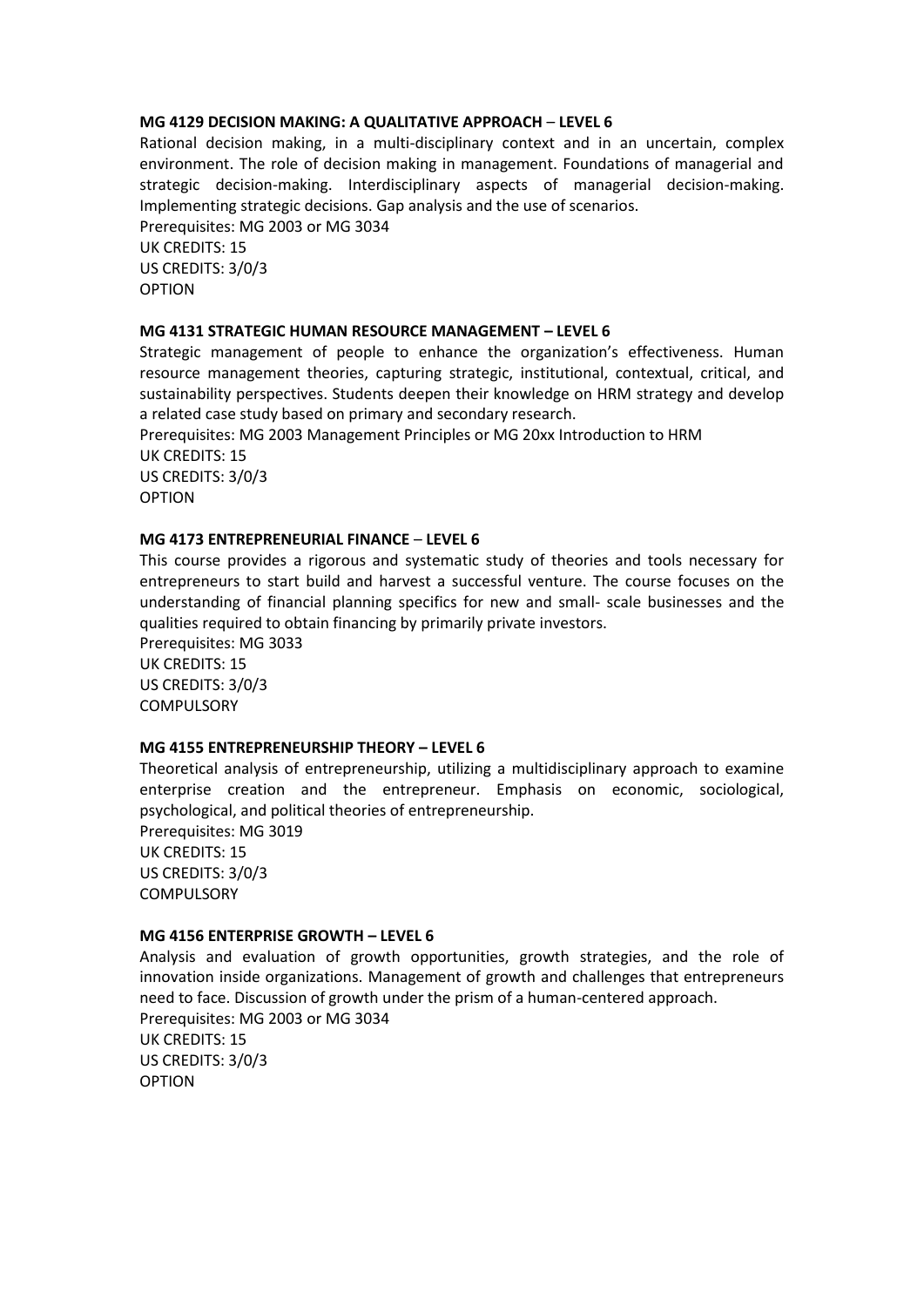#### **MG 4188 DIGITAL MARKETING FOR ENTREPRENEURSHIP – LEVEL 6**

The role of digital marketing in entrepreneurial success; how entrepreneurs can take advantage of digital platforms (internet, social media, mobile) to advance their business to investors and customers. Prerequisites: MG 2030

UK CREDITS: 15 US CREDITS: 3/0/3 **COMPULSORY** 

#### **MG 4343 OPERATIONS MANAGEMENT – LEVEL 6**

Key elements of operations management as they apply to the production of goods and services offered by manufacturing or service organizations. Topics include nature and context of operations management, product design and process selection design of facilities and jobs, managing the supply chain, and revising the system. Prerequisites: MA 1008, MA 2105, MG 2003 or MG 3034

UK CREDITS: 15 US CREDITS: 3/0/3 **COMPULSORY** 

#### **MG 4415 STRATEGIC MANAGEMENT – LEVEL 6**

Sources of competitive advantage, competitive advantage, superior performance. Steps of strategic planning process, analysis of external environment, analysis of internal environment, business-level strategies, corporate-level strategies, corporate governance, business ethics.

Prerequisites: AF 2007, EC 1000, FN 2128 or FN 3105, MG 2003 or MG 3034 (90 credits requirement)

UK CREDITS: 15 US CREDITS: 3/0/3 **COMPULSORY** 

## **MG 45XX CAPSTONE PROJECT IN ENTREPRENEURSHIP MANAGEMENT – LEVEL 6**

Research on contemporary topics in entrepreneurship management which includes a field research component. Prerequisites: BU 3233, MA 2021, MG 2062, MG 3019, MG 4155 (Students must have at least 90 earned US credits before taking this course)

UK CREDITS: 15 US CREDITS: 3/0/3 **COMPULSORY** 

#### **MK 2030 INTRODUCTION TO MARKETING – LEVEL 4**

This course provides an understanding of basic marketing concepts, as they are used in different individual organizations. Marketing mix, segmentation, targeting, positioning, principles of consumer behavior, marketing research.

Prerequisites: NONE UK CREDITS: 15 US CREDITS: 3/0/3 COMPULSORY

#### **PH 3005 BUSINESS ETHICS – LEVEL 5**

Introduction to major theories and basic moral problems in the domain of business. The use of reasoning in moral assessment of business practices. Application of moral theories to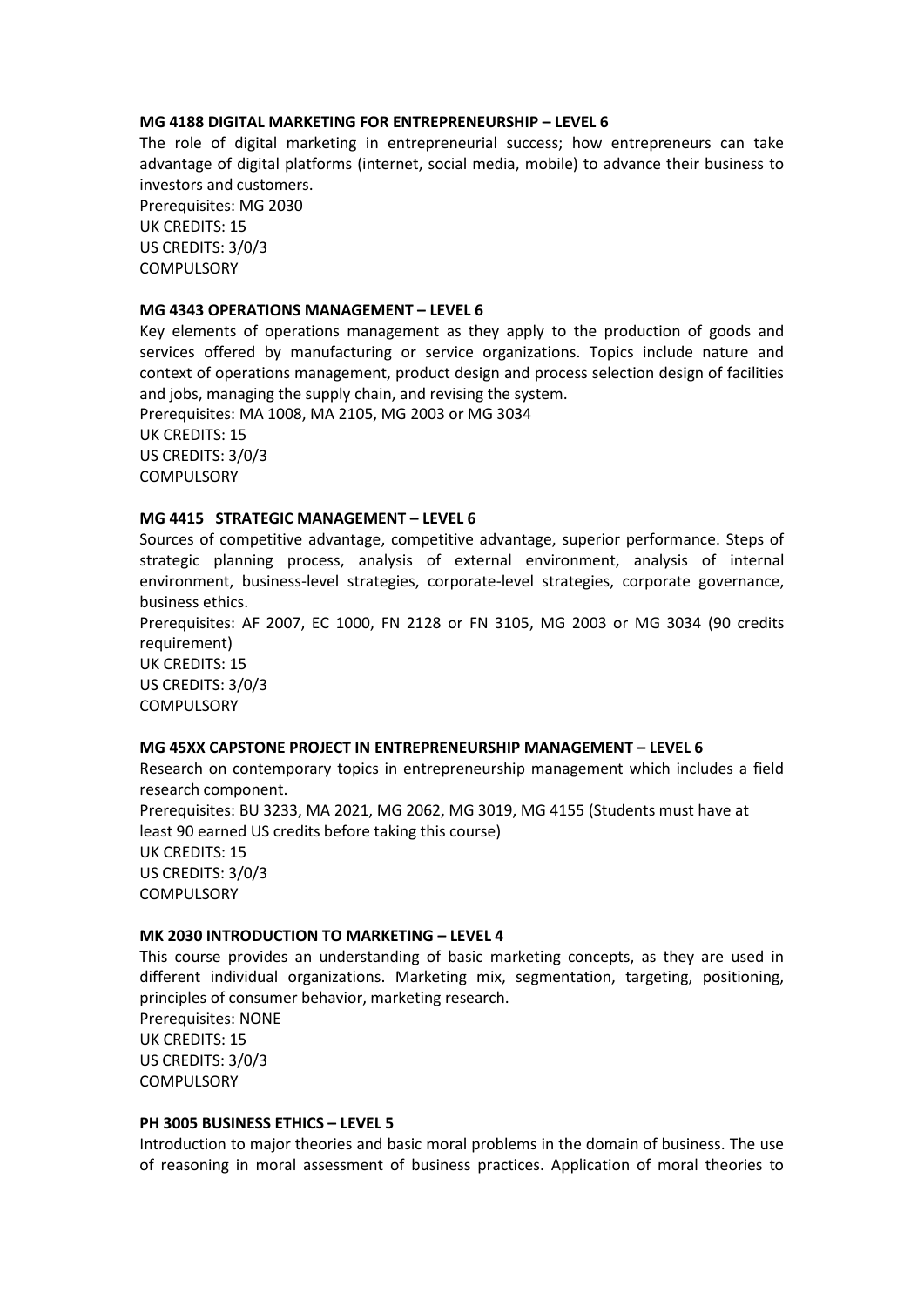specific cases of corporate conduct ranging from the individual to society in general, in the local and the international context. Prerequisites: NONE UK CREDITS: 15 US CREDITS: 3/0/3 **COMPULSORY** 

# <span id="page-18-0"></span>**2.6 Programme Resources**

# **Library Resources**

Your department liaises with JS Bailey Library staff to ensure physical and electronic information resources for your subject are available. Library staff are available to support you personally and will work with you throughout your time at the College. If you have any questions about using the Library, such as logging-in, printing or using our various databases you can get help:

- from the front desk on the ground floor of the JS Bailey Library
- online: http://library.acg.edu/help
- by phone: +30 210 600 9800 ext. 1434

The JS Bailey Library's website library.acg.edu provides access to thousands of resources and information about Library services. You can also access key services via your smart phone or tablet.

## **Multimedia resources**

- Microsoft Office: 750 licenses currently in operation. Licenses are per machine and are renewed every 5 years.
- SPSS: 100 licenses currently in operation. Licenses are concurrent and are renewed annually.
- E-VIEWS: 20 licenses currently in operation. Licenses are per machine and are renewed annually.
- STATA: 25 licenses. Licenses are concurrent and are renewed annually.
- MATLAB: 30 licenses. Licenses are concurrent and are renewed annually.
- NVIVO: 20 licenses. Licenses are per machine and are renewed annually.
- QUALTRICS: The institutional license is renewed annually.
- REFINITIV THOMSON REUTERS EIKON DATASTREAM: 15 licenses. Licenses are concurrent and are renewed annually.
- BLOOMBERG: 12 licenses. Licenses are concurrent and are renewed annually.
- Blackboard platform: The institutional license is renewed annually.
- Turnitin Plagiarism Detection software: The institutional license is renewed annually.
- Premiere editing suite: installed on lab computers for teaching and student use.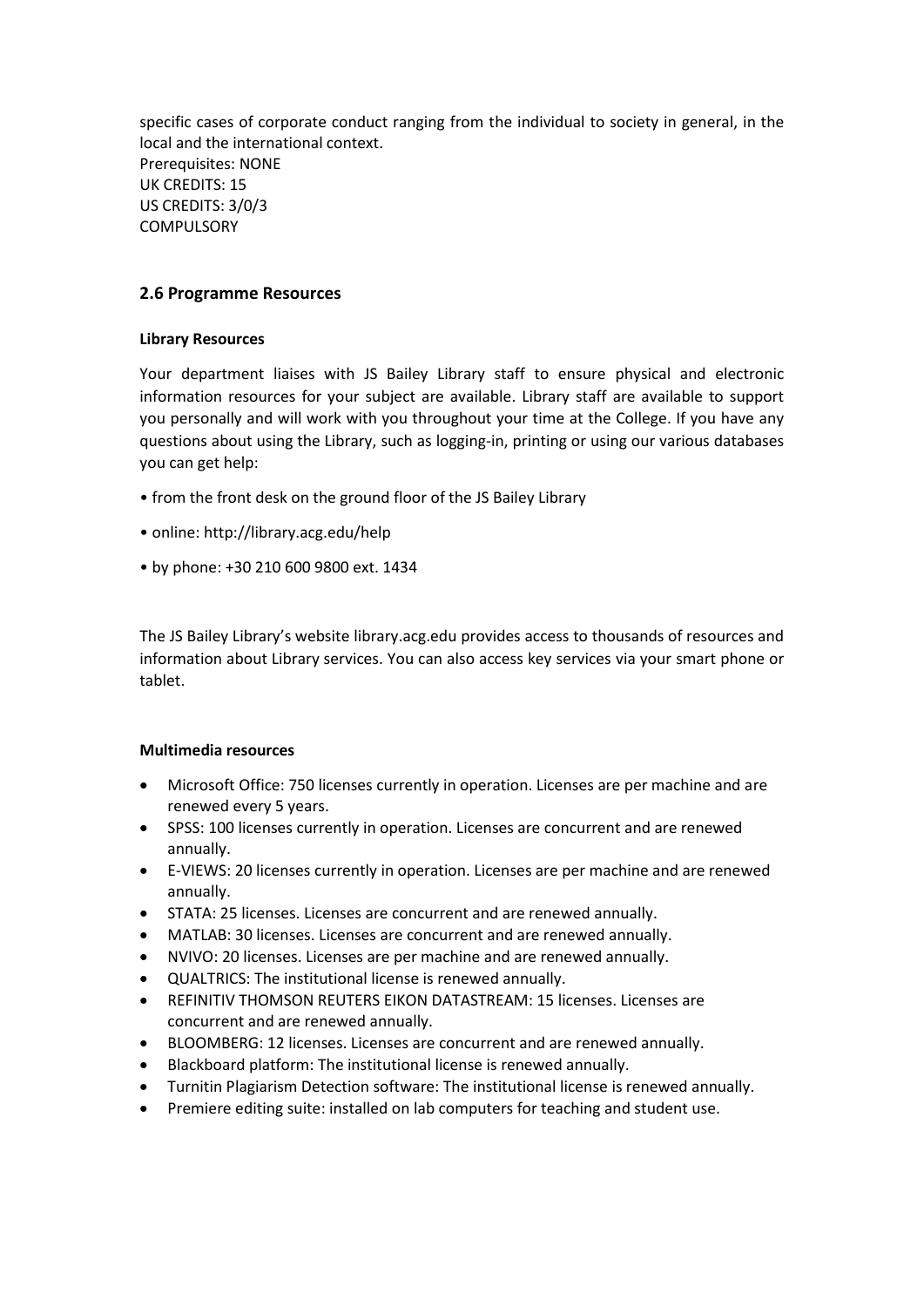### **External Examiner**

The External Examiner assures that you are assessed fairly in relation to other students on the same programme and that your award is of the same standard as similar programmes offered by other UK higher education institutions. The Chief External Examiner for this programme is Dr. Elizabeth Alexander, Newcastle University, UK.

## **Work-Related Activities**

While you may gather a great deal of information in your courses, there is no substitute for direct experience in a professional environment. Work-related activities allow you to get "hands-on" experience and, therefore, constitute a pertinent learning tool.

The internship option in your programme provides opportunities for the development of practical skills in contexts where professional criticism is both immediate and constructive. It also furnishes you with opportunities to observe and understand connections between coursework and skills needed to perform effectively in a professional environment. Internships aid in the identification of knowledge and skills essential to doing well in a particular profession, give you the opportunity to demonstrate your professionalism and, therefore, increase the credibility of your degree.

In addition, because the internship experience requires a great deal of personal responsibility, it enhances your professional confidence and provides an important step in your personal and professional maturation process. The industry placement is in essence your first step towards a professional career. It gives you valuable experience in preparation for employment, provide entry into a professional network and occasionally lead directly into employment opportunities. Contacts made through the internship can be invaluable sources of information for securing eventual employment.

The work-based learning component is managed by the Internship Administrator, Ms. Despina Gavrili (dgavrili@acg.edu).

## <span id="page-19-0"></span>**2.7 Opportunities for Graduates**

Graduates of the IB major are equipped with a good grounding in the managerial aspects of conducting business across national borders. As a result, they have a wide range of career options, since an increasing number of companies expand their operations in global markets. International Business graduates can demonstrate their abilities to multinational (or local) business corporations (strategy, management, marketing, purchasing or production job placements), government bodies, NGOs, international organizations and regional institutions. Frequent employers include management consulting firms, banks, import/export companies, multinational companies, consulting firms, international nongovernmental organizations (NGOs), international hotel chains and transportation industries like shipping companies and airlines. It is important to note that many graduates of the IB major pursue postgraduate studies in related fields in business, European studies (e.g. European Law) and international studies (e.g. international relations, diplomacy). A large number of them pursues careers or further studies outside Greece.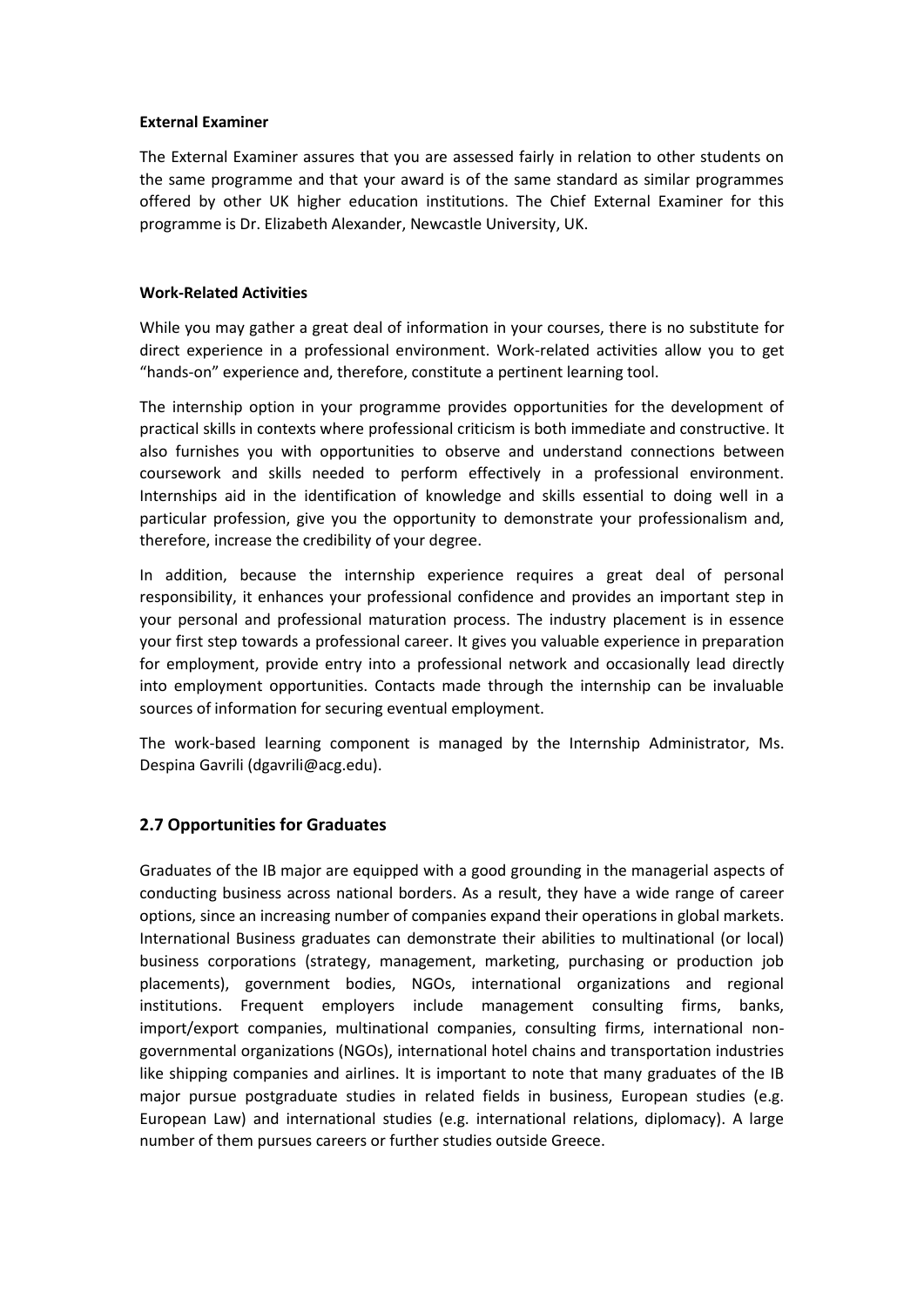The positive professional prospects of IB graduates and the relevance of the IB programme were highlighted in a recent report by the Hellenic Federation of Enterprises (SEV), about Future Jobs in Demand 2020 which highlights 11 contemporary occupations "with high demand and a future in the productive economy".

(https://www.naftemporiki.gr/finance/story/1516059/seb-ta-epaggelmata-me-zitisi-kaimellon). In particular, the report ranked the profession of Trade Promotion Officer 8th in this list of professions. According to the report, these professions have positive employment prospects and businesses face challenges recruiting qualified professionals in these areas.

# <span id="page-20-0"></span>**3. Assessment and Feedback**

# <span id="page-20-1"></span>**3.1 Assessment**

# **Assessment Strategy and Procedure**

Although courses may employ assessment instruments which perform only a diagnostic or formative function, credit for the completion of a course can only be obtained on the basis of one or more summative assessments. A summative assessment provides a measure of the extent to which a student has achieved the intended learning outcomes of a module. The assessment of a student's academic performance requires a judgment of the quality of his or her work. In all cases, these assessments are governed by criteria that are explicit and communicated to students. More information on the assessment strategy and the general grading criteria of the College can be found in Student Resources.

## **Examination Regulations and Procedures**

Examination regulations apply to in-class assessments, such as examinations, laboratory tests etc., for all students registered in Deree courses and aim at promoting academic honesty through appropriate conduct. More information on procedures for exam security and invigilation is provided in Student Resources.

## **Student Identity**

Students must carry with them their DEREE ID card in the examination room. For details on Checking of Student Presence Procedure, please visit myACG.

## **Entering and Leaving the Exam**

Students who arrive late may be admitted to the exam but no additional time will be given. Students should be allowed to enter and take the exam up until a quarter of the allotted time has passed. Students should not be allowed to leave before a quarter of the allotted time has passed. Students should bring as little as possible to the examination room. Any bags, books, notes, should be placed underneath the chair. Food and drink (including coffee) are not permitted in the exam room with the exception of clear bottles of water.

## **Exam Conduct**

Students should bring their own pens, pencils, approved calculators, and other materials needed for the examination. All exams should be written legibly in black or blue ink. Pencil may only be used for diagrams, graphs, etc. Exam answers written in pencil are not acceptable. Entry/leaving an exam should be done as quietly as possible.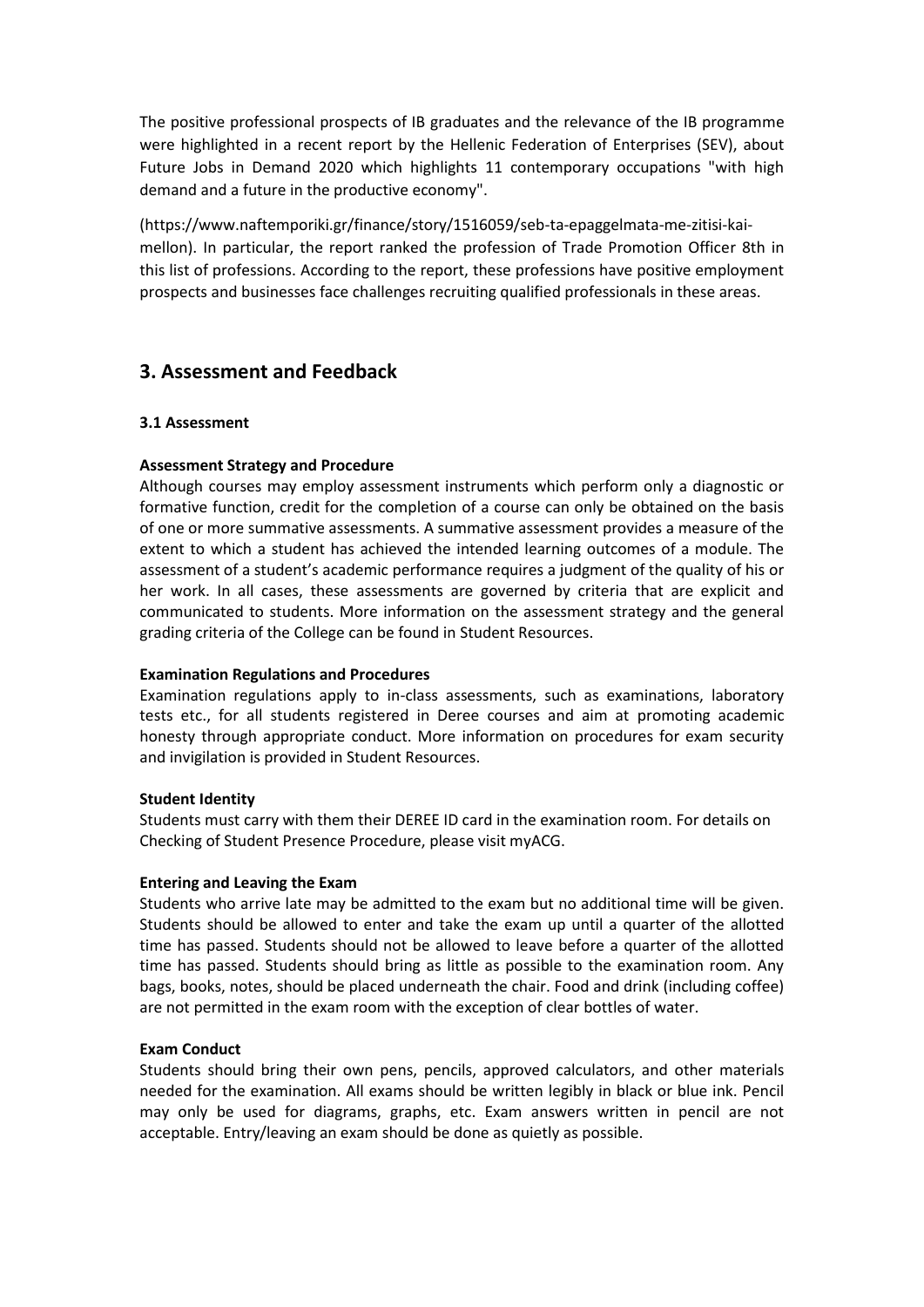#### **Mobile Phones and Electronic Devices**

Mobile phones and electronic devices must be switched off – not on "silent" – in clear view and placed underneath the chair. If students use or attempt to use their phone / electronic device during the exam it will be regarded as a disciplinary offence. Students will be held responsible if their mobile phone / electronic device rings / vibrates during the exam. Any student caught using Bluetooth or any electronic device in the exam will be asked to leave immediately and will face disciplinary action.

## **Student Answers/Examination Paper**

All answers must be legibly written on exam paper provided by the exam proctor. Students are not permitted to write answers on the question paper. Students must clearly cross out any (rough) work that is not to be graded. If extra exam paper is needed, it will be provided by the exam proctor. The only paper that can be used is the paper provided by the College and should all be returned to the proctor at the end of the exam.

#### **Return of Exam Papers**

Students must put the exam question paper and all answer papers together and submit both to the exam proctor. Failing to do so will result in failure in the exam.

#### **Assessment Schedule**

Please note the exam/assessment periods in the academic calendar and make sure that you are available during that period.

#### **Examination Schedule**

The examination schedule is published on *myACG*. Please keep checking for updates.

#### **Coursework**

Where a module is wholly or partly assessed by coursework, the submission date and method of submission will be clearly stated on the Course Information Packet circulated to students by the instructor on the first day of classes and posted on the course Blackboard container.

When you submit an assignment it is important that you ensure the following information is on the assignment front sheet:

- Your name
- Year and semester
- Name of the instructor for whom the assignment has been done
- Name of the module for which the assignment has been done

Your responsibilities:

- Keep a record of your work
- Keep copies of all assignments
- Ensure your work is handed in within the deadlines

Each piece of assessed work will receive a mark and feedback. The method and form of feedback for each module will depend on the assessment method.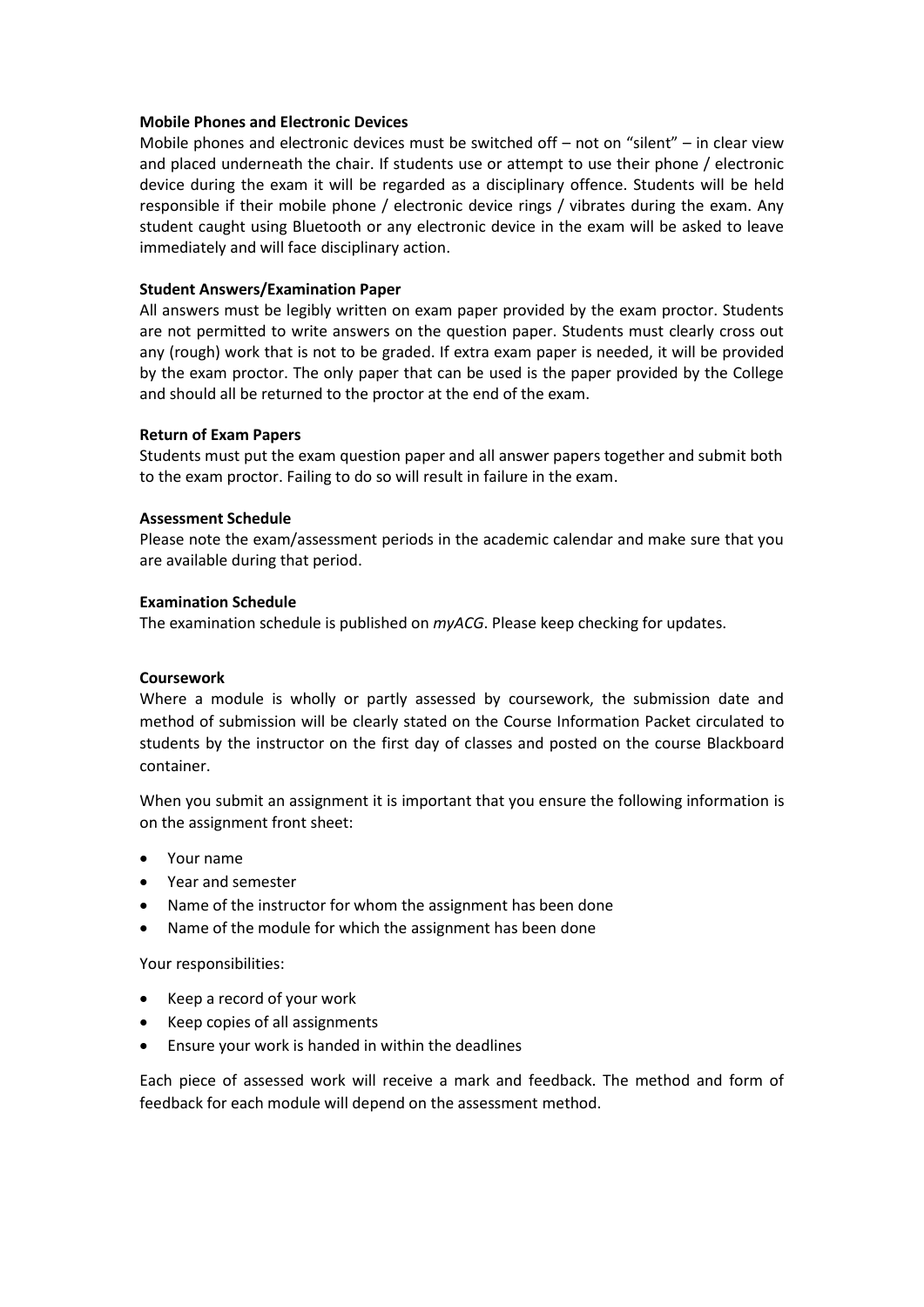# **Assessment Method Mapping**

| <b>BSc Business Administration (Entrepreneurship Management)</b> |                                        |                   |                   |                                                                                                                                        |                                                                                                                                                       |            |                                                   |                                                                                        |                                                                 |  |  |  |
|------------------------------------------------------------------|----------------------------------------|-------------------|-------------------|----------------------------------------------------------------------------------------------------------------------------------------|-------------------------------------------------------------------------------------------------------------------------------------------------------|------------|---------------------------------------------------|----------------------------------------------------------------------------------------|-----------------------------------------------------------------|--|--|--|
| <b>Assessment Method Mapping</b>                                 |                                        |                   |                   |                                                                                                                                        |                                                                                                                                                       |            |                                                   |                                                                                        |                                                                 |  |  |  |
| <b>Module</b><br><b>Rubric</b>                                   | <b>Module</b><br>title                 | Required/Optional | <b>UK</b> credits | In-class<br><b>Midterm</b><br><b>Examination</b>                                                                                       | <b>In-class Final</b><br><b>Examination</b>                                                                                                           | Coursework | <b>Presen</b><br>tation<br>(if<br>applic<br>able) | <b>Other</b><br><b>Summative</b><br><b>Assessmen</b><br>t (if<br>applicable)           | <b>Formative</b><br><b>Assessments</b>                          |  |  |  |
|                                                                  | Level 4                                |                   |                   |                                                                                                                                        |                                                                                                                                                       |            |                                                   |                                                                                        |                                                                 |  |  |  |
| AF 2007                                                          | Financial<br>Accounting                | R                 | 15                | First Assessment:<br>In-class written<br>examination (One-<br>hour closed-book,<br>problems/essays<br>combination)<br>40%              | Final Assessment: In-<br>class written<br>examination<br>(Two-hour, closed-<br>book, problems/essays<br>combination)<br>60%                           |            |                                                   |                                                                                        | Formative<br>assessment                                         |  |  |  |
| <b>BU 2003</b>                                                   | <b>Business Legal</b><br><b>Issues</b> | R                 | 15                | First assessment:<br>Midterm<br>Examination -<br>variety of questions<br>(multiple choice<br>questions, case<br>scenario essay)<br>40% | Final assessment:<br>Final Examination -<br>variety of questions<br>(multiple choice<br>questions, essay<br>questions, case<br>scenario essay)<br>60% |            |                                                   |                                                                                        | Mock exam                                                       |  |  |  |
| EC 1000                                                          | Principles of<br>Microeconomi<br>cs    | R                 | 15                | First assessment:<br>1-hr midterm exam<br>(essay-type) 40%                                                                             | Final assessment:<br>2-hr final exam<br>(comprehensive) 60%                                                                                           |            |                                                   |                                                                                        | Multiple<br>choice/problems/<br>essay question<br>practice sets |  |  |  |
| EC 1101                                                          | Principles of<br>Macroeconom<br>ics    | R                 | 15                | First assessment:<br>1-hr midterm exam<br>(essay-type) 40%                                                                             | Final assessment:<br>2-hr final exam<br>(comprehensive) 60%                                                                                           |            |                                                   |                                                                                        | Multiple<br>choice/problems/<br>essay question<br>practice sets |  |  |  |
| MA 2021                                                          | Applied<br><b>Statistics</b>           | R                 | 15                | First Assessment -<br>Midterm<br>examination (in<br>class, 1 hour)<br>40%                                                              | Final Assessment-<br>Written examination (in<br>class, 2 hours)<br>50%                                                                                |            |                                                   | Second<br>Assessment-<br>Portfolio of<br>projects<br>(individual,<br>take home)<br>10% | Online problems<br>assigned through<br>Blackboard               |  |  |  |
| MG 2003                                                          | Management<br>Principles               | R                 | 15                | First assessment:<br>In-class midterm<br>examination (1-<br>hour, essay-type<br>questions)<br>40%                                      | Final assessment:<br>Final examination (2-<br>hour, essay-type<br>questions)<br>60%                                                                   |            |                                                   |                                                                                        | case studies,<br>experiential<br>exercises, in-class<br>quizzes |  |  |  |
| MK 2030                                                          | Introduction<br>to Marketing           | R                 | 15                | First Assessment:<br>Individual Written<br>project (1,400-<br>1,600 words)<br>50%                                                      | Final Assessment: In-<br>class examination (2-<br>hour, essay questions)<br>50%                                                                       |            |                                                   |                                                                                        | In-class, 1-hour,<br>"diagnostic" test,<br>assignments          |  |  |  |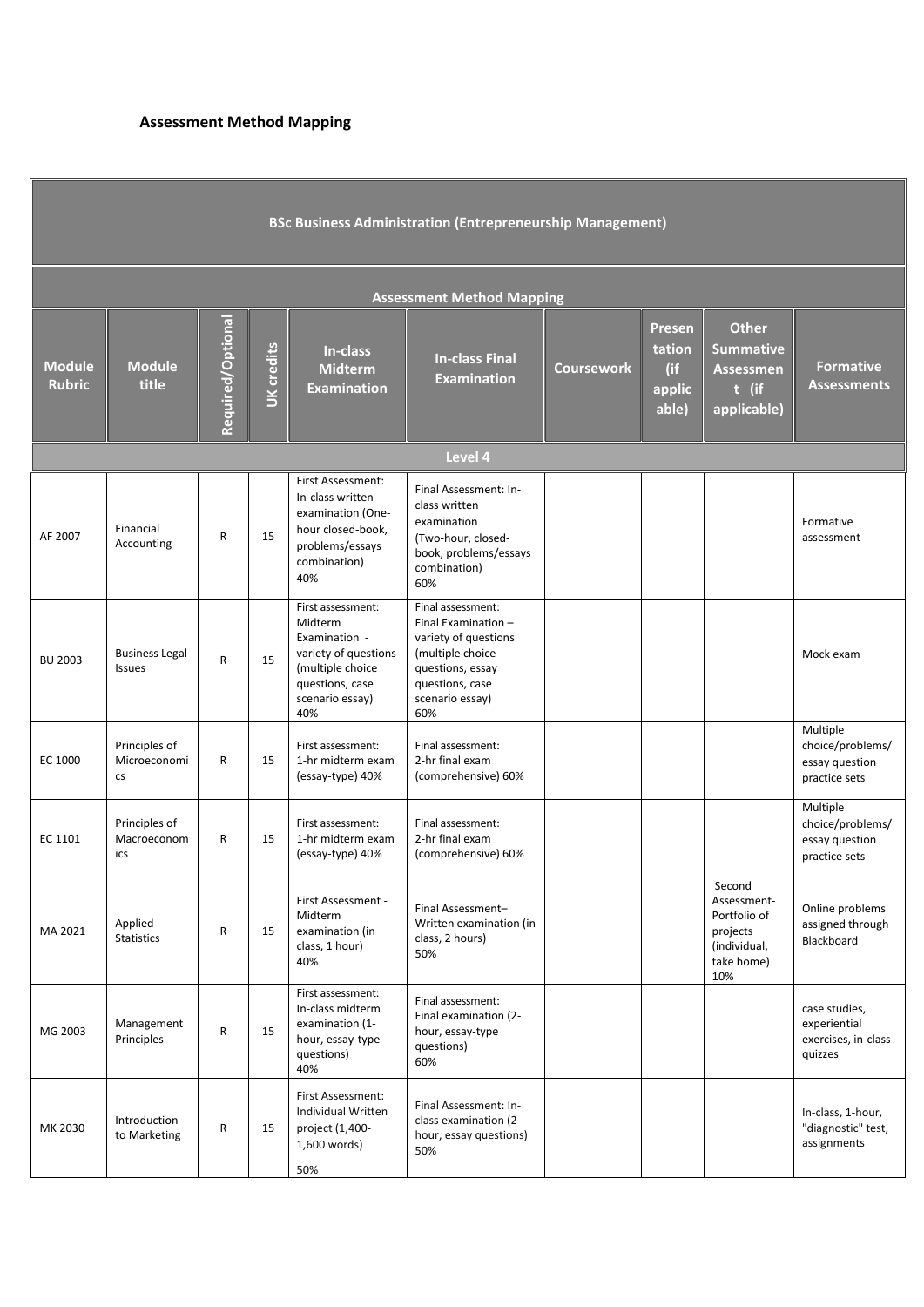| MG2062         | Introduction<br>to<br>Entrepreneurs<br>hip<br>Management | R            | 15 | First Assessment -<br>Midterm<br>examination (in<br>class, 1 hour)<br>40%                                                                                       | Final Assessment-<br>Written examination (in<br>class, 2 hours)<br>60%                                                                                          |                                                                                                               |                                          |                                                                           | Research articles<br>discussion, Case-<br>studies                                                                  |
|----------------|----------------------------------------------------------|--------------|----|-----------------------------------------------------------------------------------------------------------------------------------------------------------------|-----------------------------------------------------------------------------------------------------------------------------------------------------------------|---------------------------------------------------------------------------------------------------------------|------------------------------------------|---------------------------------------------------------------------------|--------------------------------------------------------------------------------------------------------------------|
|                |                                                          |              |    |                                                                                                                                                                 | Level 5                                                                                                                                                         |                                                                                                               |                                          |                                                                           |                                                                                                                    |
| AF 3116        | Management<br>Accounting                                 | ${\sf R}$    | 15 | First Assessment: In<br>class written<br>examination (One-<br>hour, closed-book,<br>open-ended<br>exercises/problems<br>in specific areas of<br>inquiry)<br>40% | Final Assessment: In<br>class written<br>examination (Two-<br>hour, closed book,<br>open-ended<br>exercises/problems in<br>specific areas of<br>inquiry)<br>60% |                                                                                                               |                                          |                                                                           | Formative<br>assessment                                                                                            |
| <b>BU 3233</b> | <b>Business</b><br>Research<br>Methods                   | R            | 15 | First assessment,<br>mid-term Exam (1-<br>hour)<br>40%                                                                                                          |                                                                                                                                                                 | Final<br>assessment,<br>group research<br>project (2,500 -<br>3,000 words;<br>groups of 3<br>students)<br>60% |                                          |                                                                           | In-class<br>preparation for<br>assessments                                                                         |
| CS 3051        | <b>Business</b><br>Driven<br>Information<br>Technology   | R            | 15 | First Assessment -<br>Midterm<br>Examination (in<br>class, 1 hour)<br>40%                                                                                       |                                                                                                                                                                 | Final<br>Assessment -<br>Research<br>Project<br>60%                                                           |                                          |                                                                           | Case problems;<br>Computer lab<br>assignments                                                                      |
| FN 3105        | Financial<br>Management                                  | R            | 15 | First Assessment: (1<br>hour) closed-book,<br>in-class<br>examination<br>40%                                                                                    | Final Assessment: (2-<br>hour) closed-book, in-<br>class examination<br>60%                                                                                     |                                                                                                               |                                          |                                                                           | Two 'diagnostic'<br>tests                                                                                          |
| MG 3019        | Corporate<br>Entrepreneurs<br>hip and<br>Innovation      | $\mathsf{R}$ | 15 | First Assessment:<br>Midterm<br>examination (essay-<br>type questions)<br>40%                                                                                   |                                                                                                                                                                 | Final<br>assessment:<br>Written project<br>(group, 4000-<br>4500 words)<br>60%                                |                                          |                                                                           | <b>Short Project</b><br>Proposal,<br>Research articles<br>discussion, Case-<br>studies                             |
| MG 3033        | <b>New Ventures</b><br>Creation                          | R            | 15 |                                                                                                                                                                 |                                                                                                                                                                 | Written project<br>(group; 4,500-<br>5,000 words)<br>90%                                                      | Group<br>project<br>presenta<br>tion 10% |                                                                           | Creation of a<br>business concept,<br>creation of<br>business model.<br>case studies,<br>experiential<br>exercises |
| MG 3034        | Managing<br>People &<br>Organizations                    | R            | 15 |                                                                                                                                                                 | Final assessment:<br>Final examination (2-<br>hour, essay-type<br>questions)<br>60%                                                                             | First<br>assessment:<br>Written project<br>(Individual -<br>1,800-2,200<br>words)<br>40%                      |                                          |                                                                           | Case studies,<br>experiential<br>exercises, in-class<br>quizzes                                                    |
| PH 3005        | <b>Business</b><br>Ethics                                | R            | 15 | First assessment,<br>in-class midterm<br>examination (1-<br>hour); Essay-type<br>questions (choice: 1<br>out of 2)                                              | Final assessment:<br>Final examination (2-<br>hour in-class<br>examination); Essay-<br>type questions (choice:<br>2 out of 4)<br>60%                            |                                                                                                               |                                          | Second<br>assessment,<br>portfolio of<br>diagnostic<br>assessments<br>10% | Home<br>assignments;<br>Essay-type<br>questions                                                                    |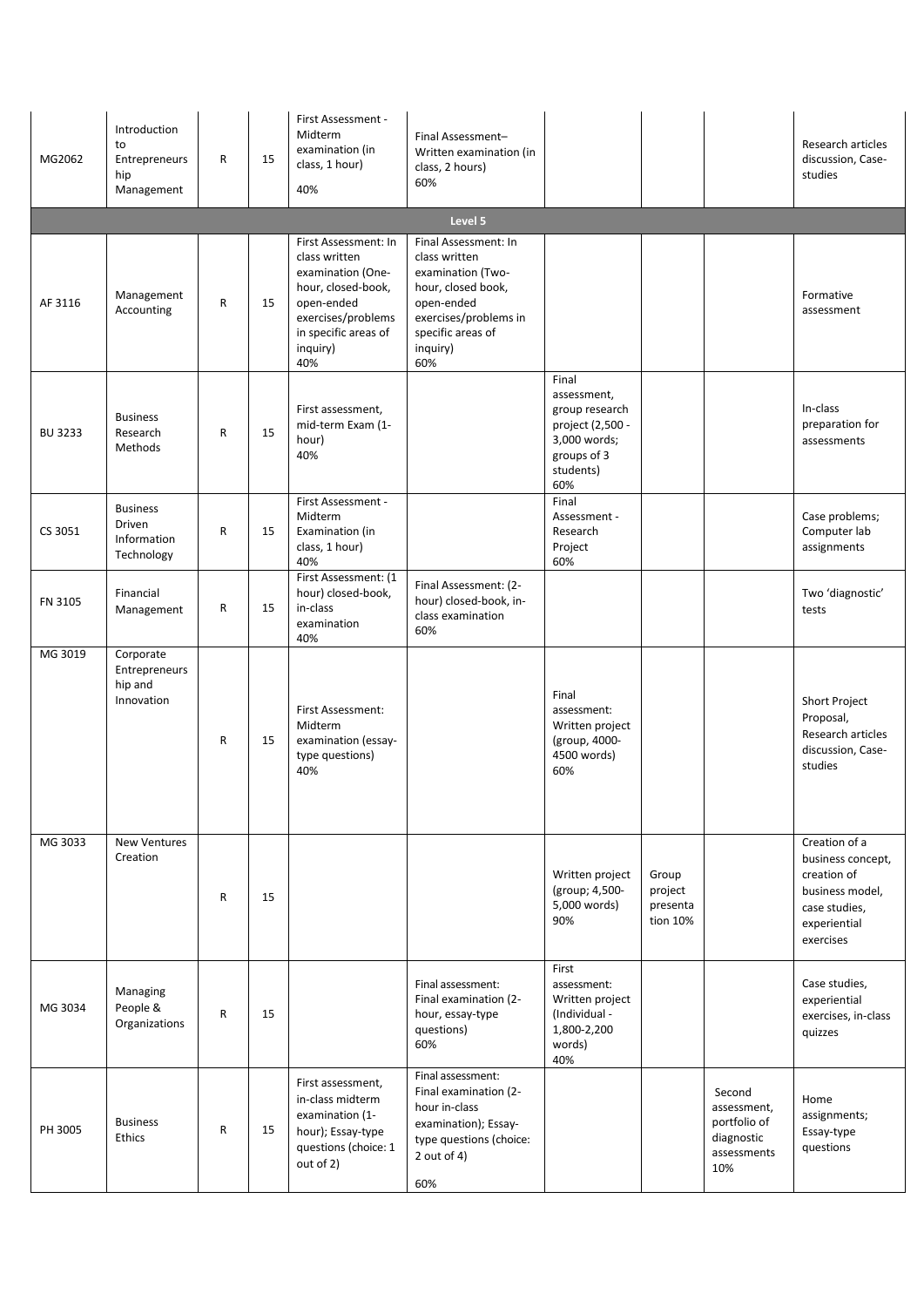|         |                                                              |           |    | 30%                                                                           |                                                                                            |                                                                                                                                                                          |                                            |                                                                                                                               |
|---------|--------------------------------------------------------------|-----------|----|-------------------------------------------------------------------------------|--------------------------------------------------------------------------------------------|--------------------------------------------------------------------------------------------------------------------------------------------------------------------------|--------------------------------------------|-------------------------------------------------------------------------------------------------------------------------------|
|         |                                                              |           |    |                                                                               |                                                                                            |                                                                                                                                                                          |                                            |                                                                                                                               |
|         |                                                              |           |    |                                                                               | Level 6                                                                                    |                                                                                                                                                                          |                                            |                                                                                                                               |
| MG 4173 | Entrepreneuri<br>al Finance                                  | R         | 15 |                                                                               | Final Assessment: In-<br>class written<br>examination (2-hour,<br>probblems/essays)<br>50% | First<br>Assessment:<br>Individual<br>project<br>(Business<br>development,<br>financial<br>forecasting and<br>valuation,<br>1,800-2,200<br>words); 50%                   |                                            | One written<br>examination                                                                                                    |
| MG 4155 | Enterpreneurs<br>hip Theory                                  | R         | 15 | First Assessment:<br>Mid-term<br>Examination (1-<br>hour, essay-type);<br>30% |                                                                                            | Final<br>Assessment:<br><b>Written Project</b><br>(individual,<br>2,900-3,300<br>words); 70%                                                                             |                                            | Short project<br>proposal;<br>Presentation and<br>discussion of<br>research articles                                          |
| MG 4188 | Digital<br>Marketing for<br>Entrepreneus<br>hip              | R         | 15 |                                                                               |                                                                                            | Group Project<br>(digital<br>marketing plan<br>for an existing<br>entrepreneurial<br>business or start<br>up, 4,000 -<br>5,000 words<br>plus peer<br>evaluation);<br>70% | Individu<br>al<br>Presenta<br>tion;<br>30% | Case discussion,<br>assignments, role<br>plays, mini<br>presentations in<br>class                                             |
| MG 4343 | Operations<br>Management                                     | R         | 15 |                                                                               | Final assessment: Final<br>examination (2-hour,<br>essay)<br>40%                           | First<br>Assessment: Wri<br>tten project;<br>Individual;<br>2,300-2,700<br>words<br>60%                                                                                  |                                            | case study<br>analyses and in-<br>class<br>presentations                                                                      |
| MG 4415 | Strategic<br>Management                                      | R         | 15 |                                                                               | Final examination (1-<br>hour, essay type)<br>40%                                          | Written project<br>(individual;<br>3,000-3,500<br>words)<br>60%                                                                                                          |                                            | Case studies, short<br>reports, discussion<br>and analysis of<br>articles, in-class<br>presentations                          |
| MG 45xx | Capstone<br>Project in<br>Entrepreneurs<br>hip<br>Management | ${\sf R}$ | 15 |                                                                               |                                                                                            | Research<br>project<br>(individual,<br>4500-5500<br>words)<br>100%                                                                                                       |                                            | Research project<br>proposal; in-class<br>discussion of<br>research articles;<br>discussion of<br>project<br>component drafts |
|         |                                                              |           |    |                                                                               | <b>ELECTIVE</b> (one of the following)                                                     | First                                                                                                                                                                    |                                            |                                                                                                                               |
| IB 4232 | Foreign Direct<br>Investment<br>and MNEs                     | O         | 15 |                                                                               | Final Assessment:<br><b>Written Examination</b><br>(essay-type questions)<br>30%           | Assessment:<br>Term project<br>(group, 4,000-<br>4,500 words;<br>presentation of<br>group project;<br>individual peer<br>evaluation)<br>70%                              |                                            | Case study analysis<br>and discussion                                                                                         |
| IB 4235 | Export<br>Strategy and<br>Management                         | R         | 15 |                                                                               |                                                                                            | Term project<br>(group, 4000-<br>5000 words;<br>peer<br>assessment and<br>reflection) 80%                                                                                | Group<br>project<br>presenta<br>tion 20%   | Case analysis and<br>in-class discussion                                                                                      |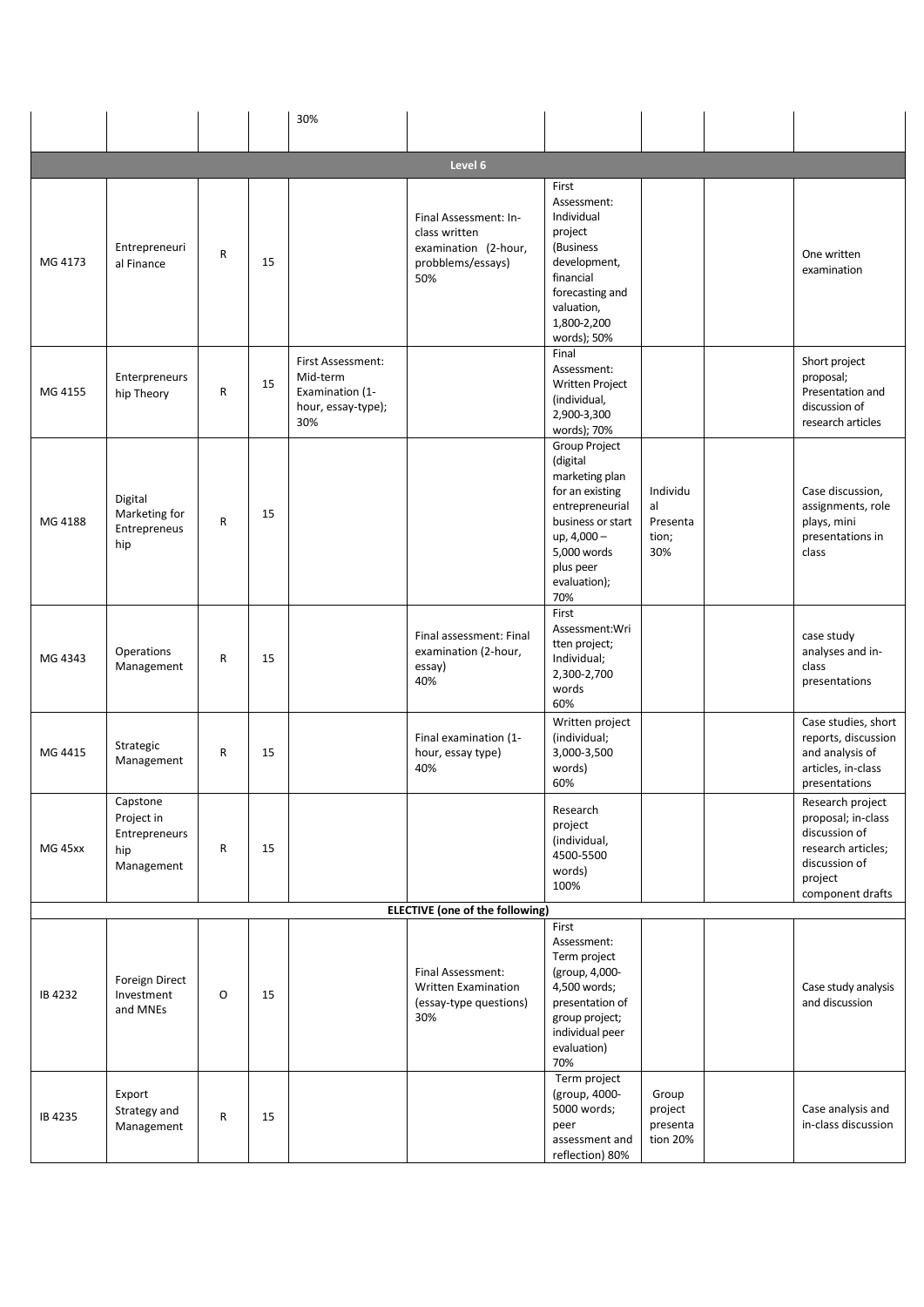| MG 4156 | Enterprise<br>Growth                      | O              | 15 |                                                                                                        | Final Assessment:<br>Written Examination<br>(essay-type questions)<br>40%                                            | First<br>Assessment:<br>Term project<br>(individual,<br>2,300-2,700<br>words)<br>60%                                                                                |                                                | Case study<br>analysis and in-<br>class discussion                                                                                      |
|---------|-------------------------------------------|----------------|----|--------------------------------------------------------------------------------------------------------|----------------------------------------------------------------------------------------------------------------------|---------------------------------------------------------------------------------------------------------------------------------------------------------------------|------------------------------------------------|-----------------------------------------------------------------------------------------------------------------------------------------|
|         |                                           |                |    |                                                                                                        | <b>ELECTIVE</b> (one of the following)                                                                               |                                                                                                                                                                     |                                                |                                                                                                                                         |
| CS 4267 | Applied<br><b>Business</b><br>Analytics   | O              | 15 |                                                                                                        | Final Assessment: 2-hr<br>written and lab<br>examination - Answers<br>to questions and data<br>analysis problems 60% | First<br>Assessment:<br>Midterm<br>Project - Exploit<br>(access,<br>manage,<br>process and<br>report) real<br>world data and<br>answer<br>business<br>questions 40% |                                                | <b>Business case</b><br>problems                                                                                                        |
| IB 4031 | <b>Business in</b><br>Emerging<br>Markets | O              | 15 |                                                                                                        | Final Assessment: Final<br>Examination (2-hour,<br>comprehensive, essay-<br>type questions)<br>40%                   | First<br>assessment:<br>Term project<br>(individual,<br>2300-2700<br>words)<br>60%                                                                                  |                                                | Analysis and<br>discussion of case<br>studies                                                                                           |
| LM 4242 | Supply Chain<br>Management                | O              | 15 |                                                                                                        | Final Assessment: :<br>Final examination (2-<br>hour, essay type and<br>problems)<br>40%                             | First<br>Assessment:<br>Written project<br>(group 4,000-<br>4,500 words,<br>presentation)<br>60%                                                                    |                                                | Coursework - one<br>in-class diagnostic<br>examination and<br>case study analyses                                                       |
| MG 4023 | <b>Business</b><br>Negotiations           | O              | 15 |                                                                                                        | Final Assessment: :<br>Final Examination (2-<br>hour): essay type<br>50%                                             | First<br>assessment:<br>Written<br>project.<br>Individual;<br>$1,800 - 2,200$<br>words<br>50%                                                                       |                                                | Case studies,<br>simulation<br>exercises, and<br>article reviews                                                                        |
| MG 4028 | Corporate<br>Social<br>Responsibility     | $\overline{O}$ | 15 |                                                                                                        | Final Assessment: Final<br>examination (2-hour,<br>essay-type questions)<br>50%                                      | First<br>assessment:<br>Written project<br>(Individual -<br>1,800-2,200<br>words)<br>40%                                                                            | Presenta<br>$tion -$<br>Teams of<br>two<br>10% | Case studies,<br>debates                                                                                                                |
| MG 4057 | Project<br>Management                     | O              | 15 | First assessment<br>Midterm<br>Examination (1<br>hour) – essay<br>(and/or<br>quantitative type)<br>30% |                                                                                                                      | Final<br>assessment:<br>Written<br>project;<br>Individual;<br>3,000-3,500<br>words<br>70%                                                                           |                                                | In-class, 1-hour,<br>"diagnostic" test -<br>essay and<br>quantitative type;<br>Coursework - case<br>studies;<br>Homework<br>assignments |
| MG 40xx | Managing<br><b>SMEs</b>                   | $\mathsf O$    | 15 |                                                                                                        | Final Assessment: Final<br><b>Examination (Essay</b><br>type questions)<br>40%                                       | First<br>Assessment:<br>Written project:<br>individual<br>assessment<br>$(2,300-2,700)$<br>words)<br>60%                                                            |                                                | Case studies,<br>experiential<br>exercises, and<br>articles reviews                                                                     |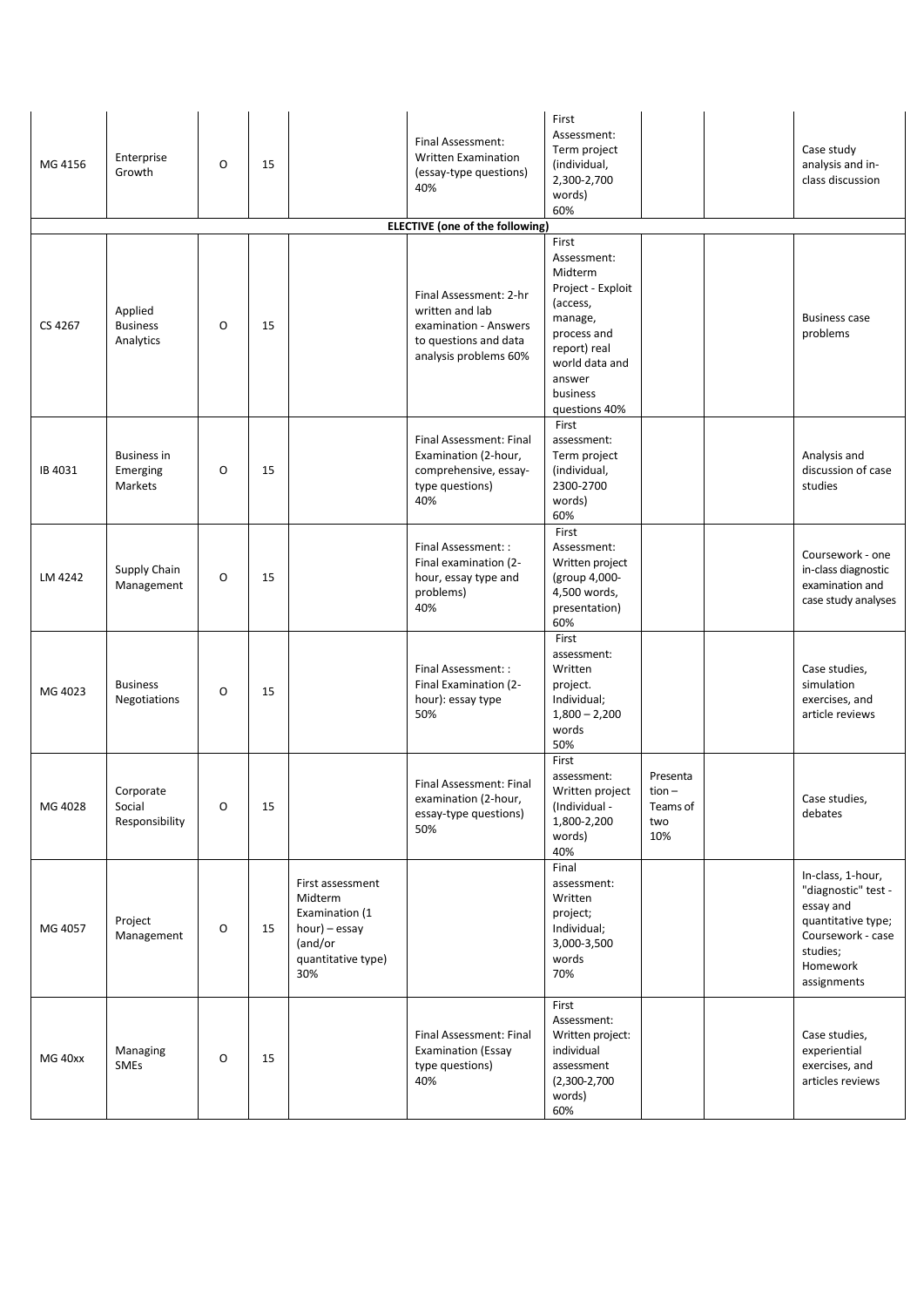| MG 4121 | Leadership                                        | O | 15 |                                                           | Final assessment<br>Final examination (2-<br>hour, essay-type)<br>40% | First assessment<br>Written project;<br>Individual; 2,300<br>$-2,700$ words<br>60%                                 |                                                                                   | Student<br>presentations on<br>leaders and<br>leadership topics;<br>Experiential<br>activities, self-<br>assessment<br>questionnaires;<br>Case studies,<br>discussion of<br>research articles |
|---------|---------------------------------------------------|---|----|-----------------------------------------------------------|-----------------------------------------------------------------------|--------------------------------------------------------------------------------------------------------------------|-----------------------------------------------------------------------------------|-----------------------------------------------------------------------------------------------------------------------------------------------------------------------------------------------|
| MG 4129 | Decision-<br>Making: A<br>Qualitative<br>Approach | O | 15 |                                                           | Final Assessment: Final<br>examination (2-hour,<br>essay)<br>40%      | First assessment<br>: Written<br>project;<br>Individual;<br>2,300-2,700<br>words<br>60%                            |                                                                                   | Coursework - one<br>in-class diagnostic<br>examination and<br>case study analyses                                                                                                             |
| MG 4131 | Strategic<br>Human<br>Resource<br>Management      | O | 15 | First assessment:<br>Mid-term exam<br>(individual)<br>50% |                                                                       | Final<br>assessment;<br>Written project;<br>Case study<br>development (in<br>pairs); 1,200-<br>1,800 words;<br>40% | Second<br>assessm<br>ent; Case<br>study<br>presenta<br>tion (in<br>pairs);<br>10% | Case studies, HR<br>simulation games,<br>and experiential<br>exercises                                                                                                                        |

#### <span id="page-26-0"></span>**3.2 Giving your Feedback about this Programme**

We are keen to work with you to enhance your programme. Opportunities for you to feedback to us formally include student participation in the Programme Committee, the Academic Society, Student Course Evaluation, Senior Exit Surveys, meetings with the Dean, meetings with the Provost, and other student surveys. Informal feedback is also welcome at any time either via your instructor or your department head.

#### **School of School of Business and Economics Programme Committee**

The School of Business and Economics Programme Committee is responsible for the routine monitoring of programmes, including the consideration of student feedback, performance data and external examiners' reports. Proposals approved by the Committee are forwarded to the Deree Curriculum Committee and Academic Council. The Programme Committee is chaired by the Academic Dean of the School. Committee membership includes all Department Heads and Programme Coordinators, as well as the president of each student academic society of the School. This ensures that the student community has a voice in decisions about curriculum, teaching and learning, and the development of the School of Business and Economics.

#### **Departmental Academic Society**

The Entrepreneurship Management programme is represented by the Management Society, which organizes field trips, on-campus lectures, and informational meetings about the programme and which participates with other student societies in organizing the annual Business Week event. The faculty advisor to the Society supervises the organization of student elections to the society's governing board according to the society's constitution, and the board of students implements all planned activities. The society also maintains a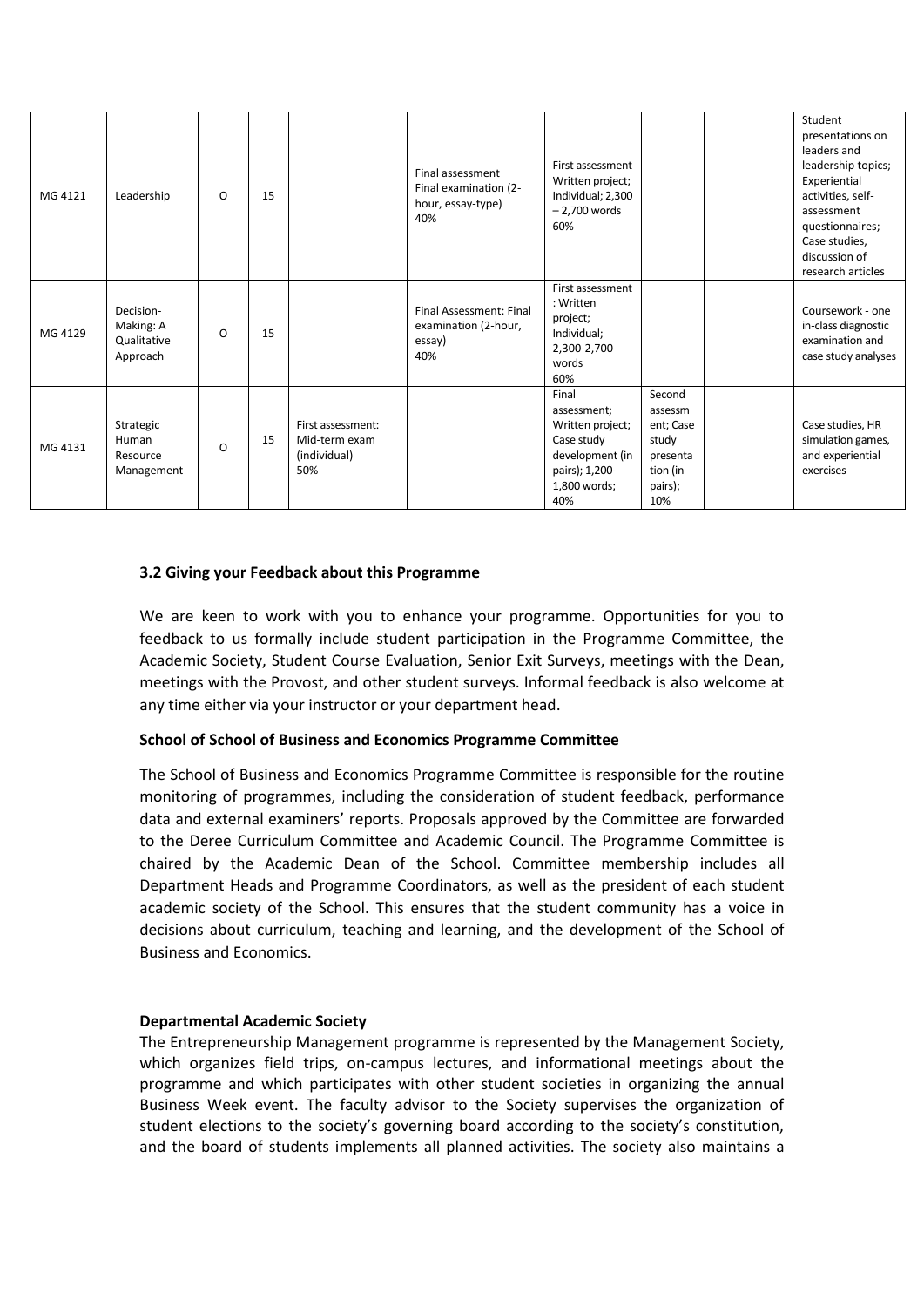Blackboard site for all students majoring in the programme where academic information can be posted.

## **Student Course Evaluation**

Student evaluations of courses and instructors are administered by the Office of the Registrar at the end of each academic term. The online course evaluation system is easy, convenient, secure, anonymous, and confidential. The course evaluation system is administered by the Registrar's Office. Information about the course evaluation system is available through the college website or by emailing registrar@acg.edu.

## **Senior Exit Survey**

Student feedback comprises an integral part in the continuous development and success of School of Business and Economics programmes. In that spirit, we ask prospective graduates a Senior Exit Survey. The survey includes questions on student satisfaction with the education provided by the School of Business and Economics and with their overall College experience at Deree. The aim is to identify areas of good practice as well as areas that need improvement. Based on the data collected through the Senior Exit Survey, a report is developed by an interdisciplinary School of Business and Economics faculty team. All data collected in this survey are held anonymously and securely. Responses cannot be traced back and all results are presented in an aggregated form. When you reach the final semester of study, you receive the relevant link in your student email address.

# <span id="page-27-0"></span>**3.3 What Happens with your Feedback about this Programme?**

Your feedback helps us to continually enhance this programme. You can find out what actions have been taken in response to your feedback through your academic society, student government, department head or instructor. Updates on action taken are also provided through blackboard and *myACG*.

Student feedback is used in a variety of ways, including:

- Improvement of methods of Teaching and Learning
- Module Leader Reports
- Annual Performance Evaluation of academic staff

## <span id="page-27-1"></span>**3.4 Getting Feedback on your Assessed Work**

According to The College has committed to a two week turnaround for feedback. Each module handbook will provide you with specific guidelines on the turnaround for feedback.

## <span id="page-27-2"></span>**3.5 How do I Get my Results?**

Results from module assessments and decisions on progression to the next level or awards (if you are in the final level) are available from *myACG*. Results normally appear within ten working days after the end of the examination period. Marks on individual assessments are not finalized until the Board of Examiners' meeting (the meeting where your end of year outcome will be decided). If you are unsure about when you might receive your results or have queries relating to your results, you may contact your module instructor via email.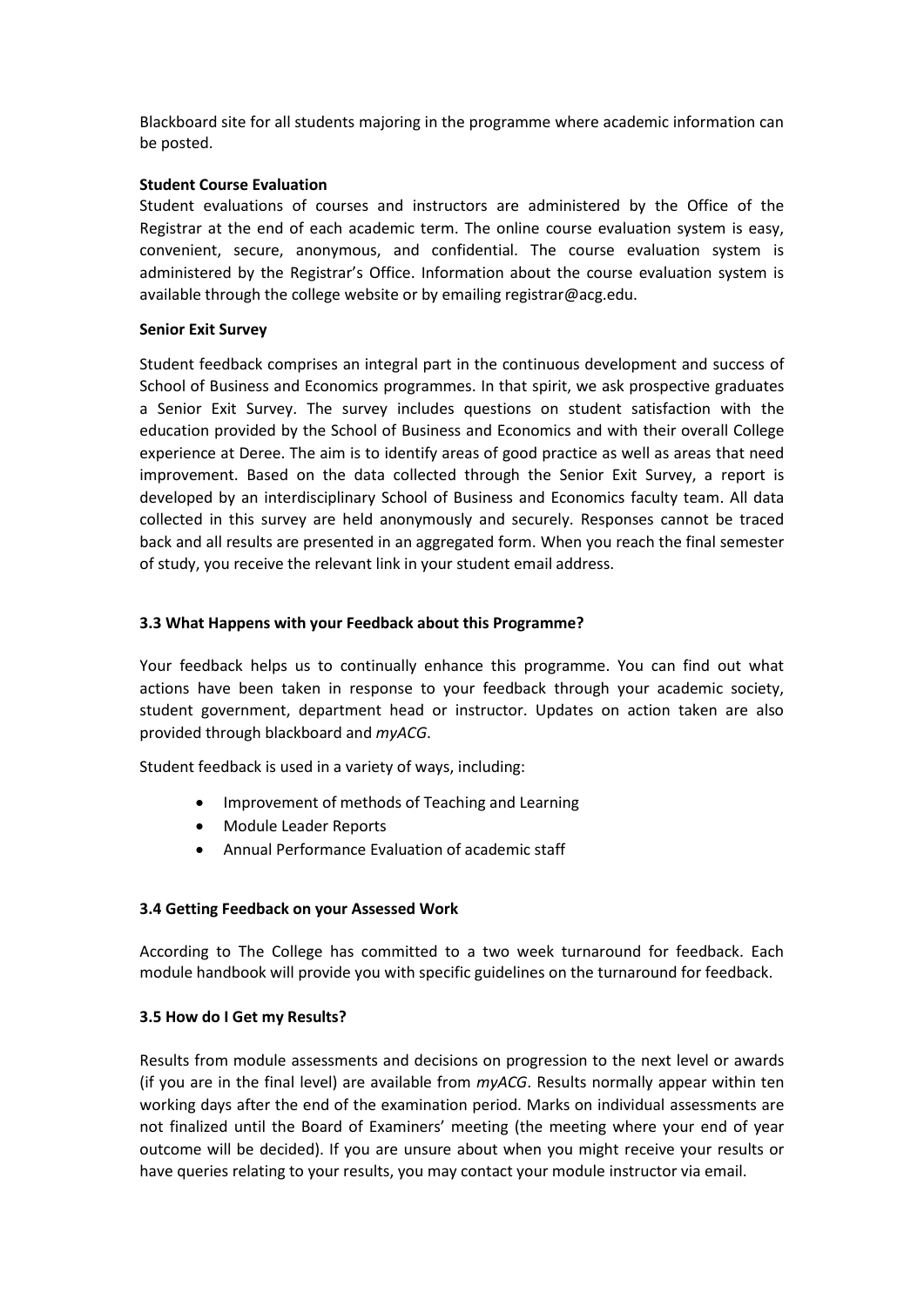# <span id="page-28-0"></span>**3.6 Issues with Assessment**

If you are experiencing problems which are adversely affecting your ability to study (called 'mitigating circumstances'), then you can apply providing some form of evidence of your circumstances to verify your request.

Examples of acceptable extenuating circumstances include:

- Bereavement
- Illness
- Hospitalization
- Transport cancellation, where this may be evidenced
- Court attendance
- Serious family illness where the impact on the students' ability to undertake assessment may be demonstrated
- Accident
- The following are not acceptable extenuating circumstances:
- Holidays
- Weddings
- Family celebrations
- Printing problems
- Computer failure, corrupt USB sticks
- Financial problems
- Work related problems
- Accommodation issues
- Mis-reading assessment arrangements

## **Late Submission**

You must submit work by the deadlines set in the course outline. Work submitted after but within seven days of the deadline will receive a maximum grade of C. You will fail the assessment if work is submitted later than seven days after the deadline.

## **Resits**

In the case of an initial failure of one or more assessments in a course, you have the right to be reassessed in (i.e. resit) the element that you have failed. This reassessment will normally be scheduled prior to the commencement of the following semester. Only one resit per each assessment element is allowed in each module. The maximum grade you can obtain for the reassessed component of the course is a pass (Grade  $C - 40$ %). If you fail the resit, you will not receive the credit for that course.

## **Resits in Capstone Courses**

Students who fail a coursework assessment (project/paper) with a weight of 60% or above in a capstone course may request to resit the failed assessment in the resit period following the one designated for the course. Such requests from students must include the instructor's verification that it is impossible for the student to successfully complete the assignment by the scheduled course resit period. Such an extension for the completion of specified coursework in capstone courses can only be given upon the recommendation of the student's instructor and the approval of the relevant Department Head and CASP.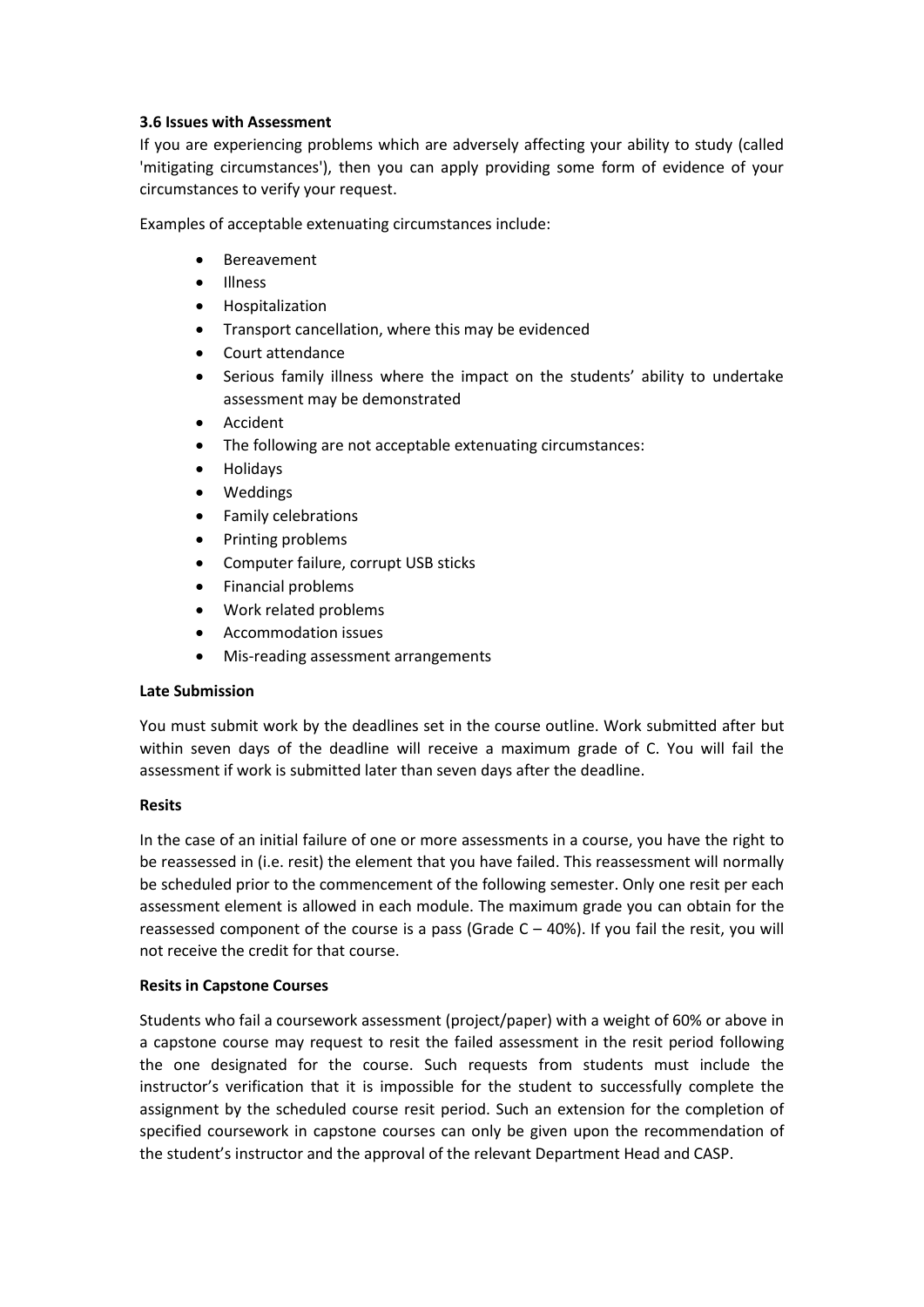## **Academic Appeals**

Students registered in a validated program, may appeal against a decision of the Board of Examiners. Students' rights of appeal are limited to two grounds:

- either that the candidate's performance in an assessment was adversely affected by illness or factors which s/he was unable, or for valid reasons unwilling, to divulge before the Board of Examiners reached its decision
- or that that there has been a material administrative error, an assessment was not conducted in accordance with the current regulations for the program or special arrangements formally agreed, or that some other material irregularity relevant to the assessment has occurred.

Disagreement with the academic judgment of a Board of Examiners in assessing the merits of an individual element of assessment does not constitute grounds for an academic appeal. Responsibility for the submission of documentary evidence in support of the appeal rests with the student. Appeals must be submitted in writing to the Registrar no later than 14 days following the publication of Examination Board results. All appeals must be submitted in writing to the Registrar by the end of the second week of the following session/semester. On receipt of the appeal, the Registrar informs the department head/area coordinator and Academic Council (through the Chief Academic Officer) and submits to them all relevant evidence and correspondence.

The Academic Dean will undertake an initial assessment of the validity of the appeal and advise the student accordingly. In the light of this advice, the student should decide whether s/he wishes to proceed with the appeal. Alternatively, the student may decide to withdraw his or her appeal and/or lodge a complaint in accordance with the College's complaints procedure. The subcommittee of the Academic Council will hear the appeal. The appellant may be called to appear before the subcommittee. The subcommittee may also require the Chair of the Board of Examiners to appear separately before it. The appellant and the Chair of the Board will not be present when the subcommittee considers the evidence and formulates its decision. The subcommittee must inform the student and the Board of Examiners of its decision within seven days of the hearing. The student has the right to subsequently appeal to the President in writing against the decision of the subcommittee. If the appellant wishes to contest the President's decision s/he has the right to lodge an appeal with the Open University. The student will obtain contact details for the President and the Open University at the Student Success Center. The Registrar's Office will keep records of outcomes for all appeals cases. The Academic Council will receive annual summary reports regarding all appeals received by the College.

## **Cheating, Plagiarism and other forms of Unfair Practice**

An academic offence (or breach of academic integrity) includes any action or behavior likely to confer an unfair advantage, whether by advantaging the alleged offender or by disadvantaging another or others. Examples of such misconduct are plagiarism, collusion, cheating, impersonation, supplying false documentation, use of inadmissible material and disruptive behavior in class or during examinations. Responsibility for reviewing breaches of academic integrity is held by the Committee on Standing and Conduct.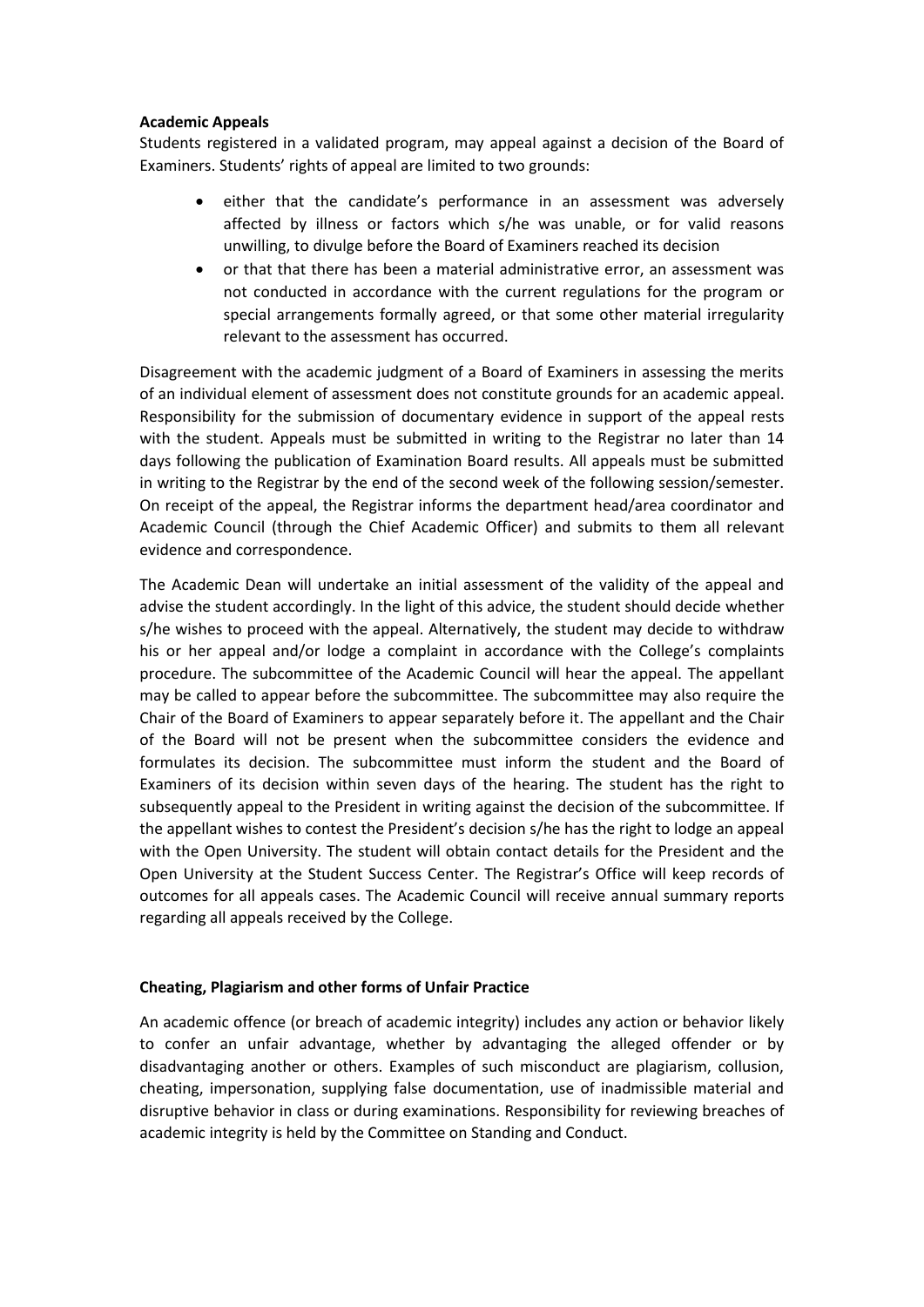#### <span id="page-30-0"></span>**3.7 Academic Misconduct and Penalties**

Charges against a student for violating academic integrity may originate from any source: a faculty member, an administrator, a staff member, a fellow student, or from the community at large. The charges are to be submitted in writing to the chair of the Committee on Standing and Conduct. If a member of the Committee originates the charge, then that member will be recused from the decision-making process, and any other process related to the case, other than those related to the role of complainant/witness. On receipt of the allegation of a breach of academic integrity, the Chair must inform the Chair of the Board of Examiners that is responsible for the assessment. The Board should then suspend its decisions on the candidate's grade(s) until the facts have been established (see Student Resources – Regulatory Framework). Once the Committee on Standing and Conduct has considered the allegation and reached a conclusion on whether an offence has occurred, it should issue a report with a recommendation regarding the outcome for the student to the Chair of the relevant Board of Examiners. If it has been established that an offence has occurred, the Board will judge the significance of the misdemeanor and exercise its discretion as appropriate to the case. If it is established that a student has attempted to gain an unfair advantage, the examiners shall be given the authority to rule that the student has failed part or all of the assessments, and the authority to determine whether the student should be permitted to be reassessed. Independently of the assessment decisions made by the Board of Examiners on offences pertaining to validated courses/programs, the Committee on Standing and Conduct is empowered to consider a wider range of sanctions that might be applied when a student is found guilty of a breach of academic integrity.

The following list of sanctions is indicative and can be imposed by majority vote of the Committee:

**Admonishment Letter (or Letter of Warning):** The student is advised in writing that her/his behavior violates rules of academic integrity and that a recurrence will lead to more serious sanctions. The Committee will deliberate on whether the letter should or should not appear in the student's file permanently or for a lesser period of time.

**First Offence File:** The student's name and a description of the offense is filed in a shared electronic folder, accessible by the Chief Academic Officer, the academic Deans, the Dean of Students and department heads. Second offences automatically result in a hearing.

**Disciplinary Probation:** The student is advised in writing that his/her behavior violates rules on academic integrity and is given a probationary period (to be decided upon by the Committee) to show by good behavior that a more stringent penalty should not be imposed. During the period of the probation, the student is required to terminate association with all extra-curricular activities and resign from any student office.

**Suspension:** The student's relationship with the College will be discontinued until the end of the semester or term. The student will forfeit any fees involved with the College.

**Dismissal:** The student's relationship with the College will be terminated indefinitely. The right to apply for readmission shall be denied. Before announcing judgment/sanctions, the Chair of the Committee on Standing and Conduct consults with the Chair of the Academic Council, who has the right to recommend other sanctions. If the Chair of the Academic Council is in agreement with the Committee's recommendations, the Chair of the Committee will inform the student and the plaintiff (in writing and within three days of the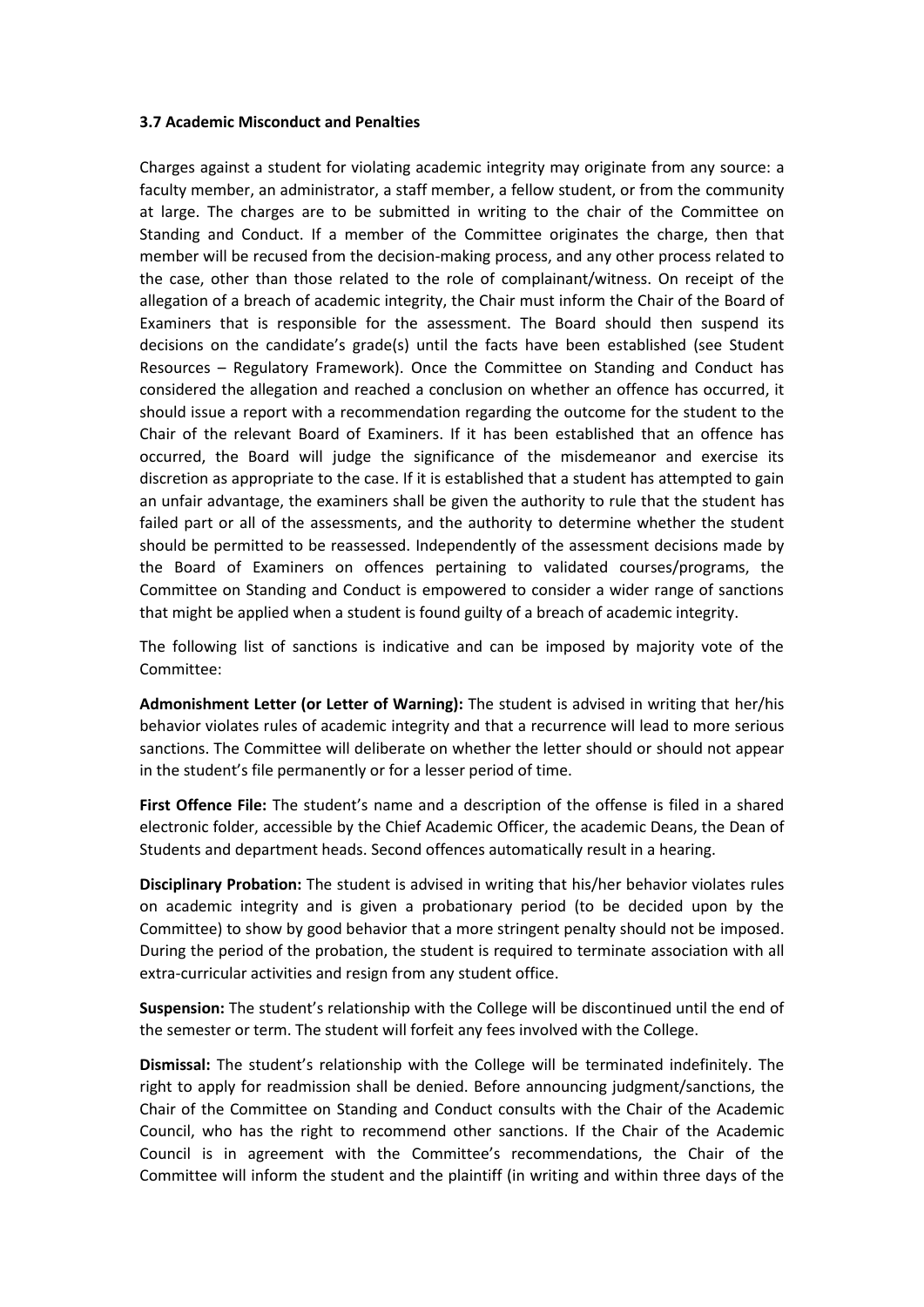hearing) of the final judgment and the actions to be taken. If the Chair of the Academic Council proposes other or additional sanctions, the chair of the Committee must communicate these recommendations to the Committee within three days and redeliberate. Majority vote once again determines final sanctions. Communications procedures as outlined above apply. A final written report to the Academic Council on a case-by-case basis, is prepared within 14 days, and includes the complaint, the Committee's judgment and sanctions.

Within three *working* days of receipt of the decision, either party (plaintiff or student) has the right to make a formal written appeal against the decision of the Committee. The appeal is addressed first to the Committee on Standing and Conduct. If the Committee does not deem any change to the decision is warranted subsequent to consideration of the appeal, the appeal may then be brought to the Academic Council, and subsequently to the President whose decision is final. The student may appeal against the decision of the Board of Examiners in accordance with the regulations for academic appeals (Section 9, Appendix D – Regulatory Framework).

## <span id="page-31-0"></span>**3.8 Complaints Procedure**

Complaints are specific concerns about the provision of a course / module or a program of study or related academic or non-academic service. When appropriate, a complaint is first resolved through informal discussion with the party / office directly involved. If not resolved at that level, a formal complaint is submitted by the student to the Registrar's Office within 14 days from the day the outcome of this discussion is made known to the student. Upon receipt of the complaint, the Registrar forwards the complaint with all relevant documentation to a panel consisting of the Chief Academic Officer, the Academic Deans and the Dean of Students.

Depending on the nature of the complaint, the academic Dean or Dean of Students will undertake an initial assessment of the validity of the complaint and advise the student accordingly. In the light of this advice, the student should decide whether s/he wishes to proceed with the complaint. In the event that the student decides to proceed with the complaint, a subcommittee of the Academic Council will be convened no later than three weeks after receiving the student's decision. The membership of the subcommittee shall not include any member of faculty or the administration who has been involved in the complaint or who is a member of the relevant Board of Examiners. The subcommittee of the Academic Council will hear the complaint. The appellant may be called to appear before the subcommittee. The subcommittee may also require the relevant member of faculty and/or Administration to appear separately before it. The appellant and any member of staff against whom the complaint has been made will not be present when the subcommittee considers the evidence and formulates its decision. The subcommittee must inform the student and the Chair of the Board of Examiners (if the complaint concerns a validated course/program) of its decision within seven days of the hearing. The student has the right to subsequently appeal to the President against the decision of subcommittee. If the appellant wishes to contest the President's decision s/he has the right to lodge a complaint with the Open University. The student will obtain contact details for the President and the Open University at the Student Success Center.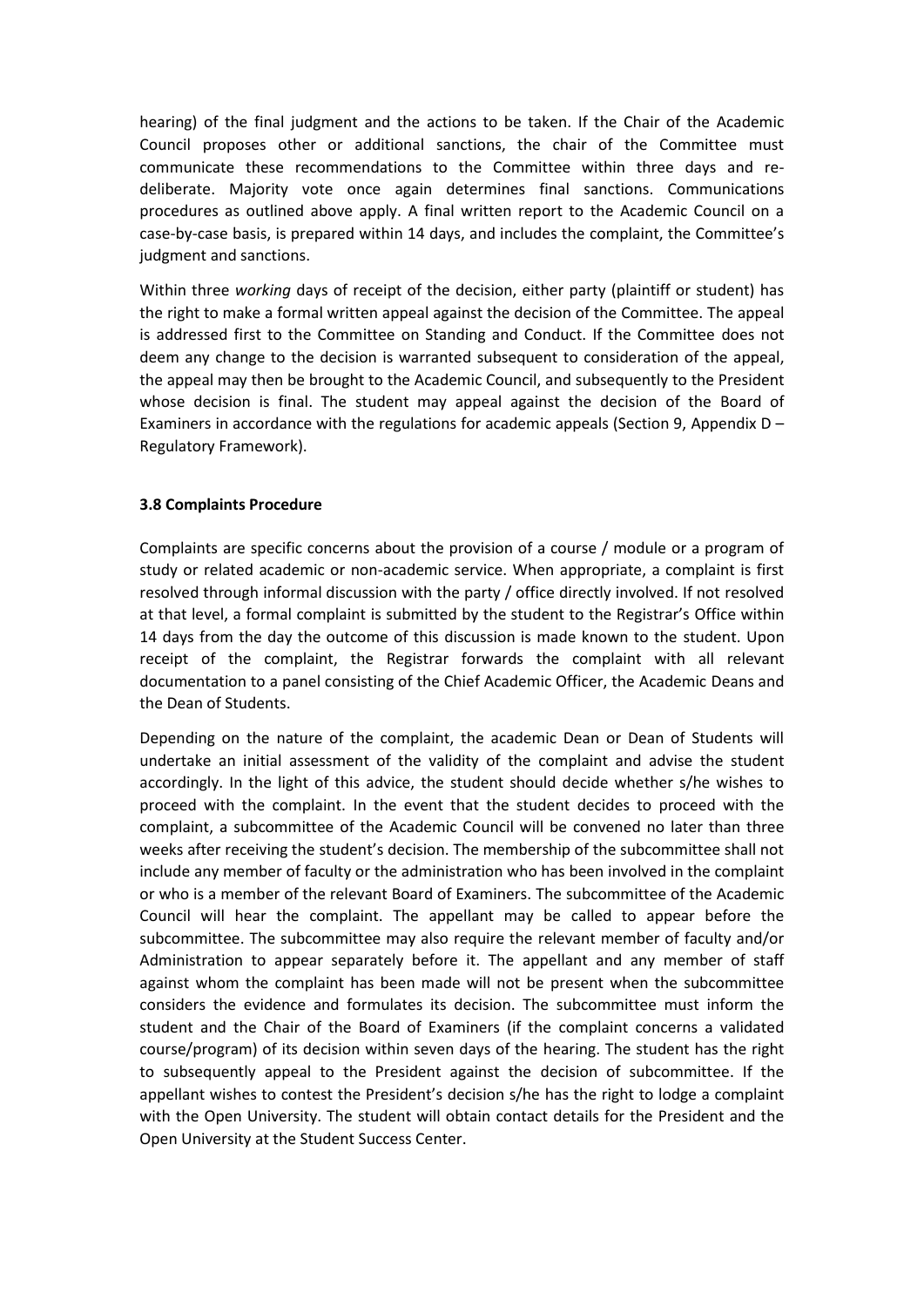The Registrar's Office will keep records of outcomes for all complaints cases. The Academic Council will receive annual summary reports regarding all complaints received by the College.

# <span id="page-32-0"></span>**4. Where to Get Help**

# <span id="page-32-1"></span>**4.1 Downloading College Forms**

All standard student forms are available online on www.acg.edu as well as on *myACG →Student Resources → Forms*

# <span id="page-32-2"></span>**4.2 Academic Advising**

The Academic Advising Office aids students in choosing and completing their academic programs. The advising staff provides academic advice and information to undergraduate students, advising all first-year students, some second-year students, and transfer students; support for academic staff advisors; and resources for all students in need of academic advice. Once students have declared their major they participate in an advising program that uses academic staff as advisors to handle the responsibility of advising on academic and career-related matters. International students have an additional non-academic international student advisor who assists them in their efforts to adjust to the new culture and supports them in obtaining any student visas and residence permits required by Greek law.

# <span id="page-32-3"></span>**4.3 Student Academic Support Services**

The Student Academic Support Services (SASS) is open daily and offers academic assistance to all DEREE-ACG students through individual learning facilitation sessions and/or workshops. SASS learning facilitators are peers who assist students in improving and strengthening academic study skills.

# <span id="page-32-4"></span>**4.4 Office of Student Affairs**

The Office of Student Affairs is dedicated to promoting student development and continually improving the quality of student life. Through extra-curricular activities the College strives to provide students with opportunities parallel to the classroom experience that are consistent with its educational values, such as presentations, lectures, excursions, debates, theatrical plays, blood drives, happenings and events. The students are encouraged to explore personal and professional goals by participating in clubs, societies, organizations and athletic teams. All the student groups have an advisor, or coach, who is knowledgeable in the subject area, monitors their activity, attends their general assemblies and supports the group during the year.

# <span id="page-32-5"></span>**4.5 Student Success Centre**

The Student Success Centre supports students by offering comprehensive, integrated services in the areas of academic advising, OU validation issues, student records, registration, and payments in a one-stop area. The Student Success Centre aims to create the optimum conditions so that students can follow the path to academic success. Students may visit the Student Success Centre to pay a bill, request a certificate, obtain a form, arrange to bring a visitor on campus, obtain their transcript, see an academic advisor, ask about OU validation, change a course, and obtain or replace their student ID. The SSC web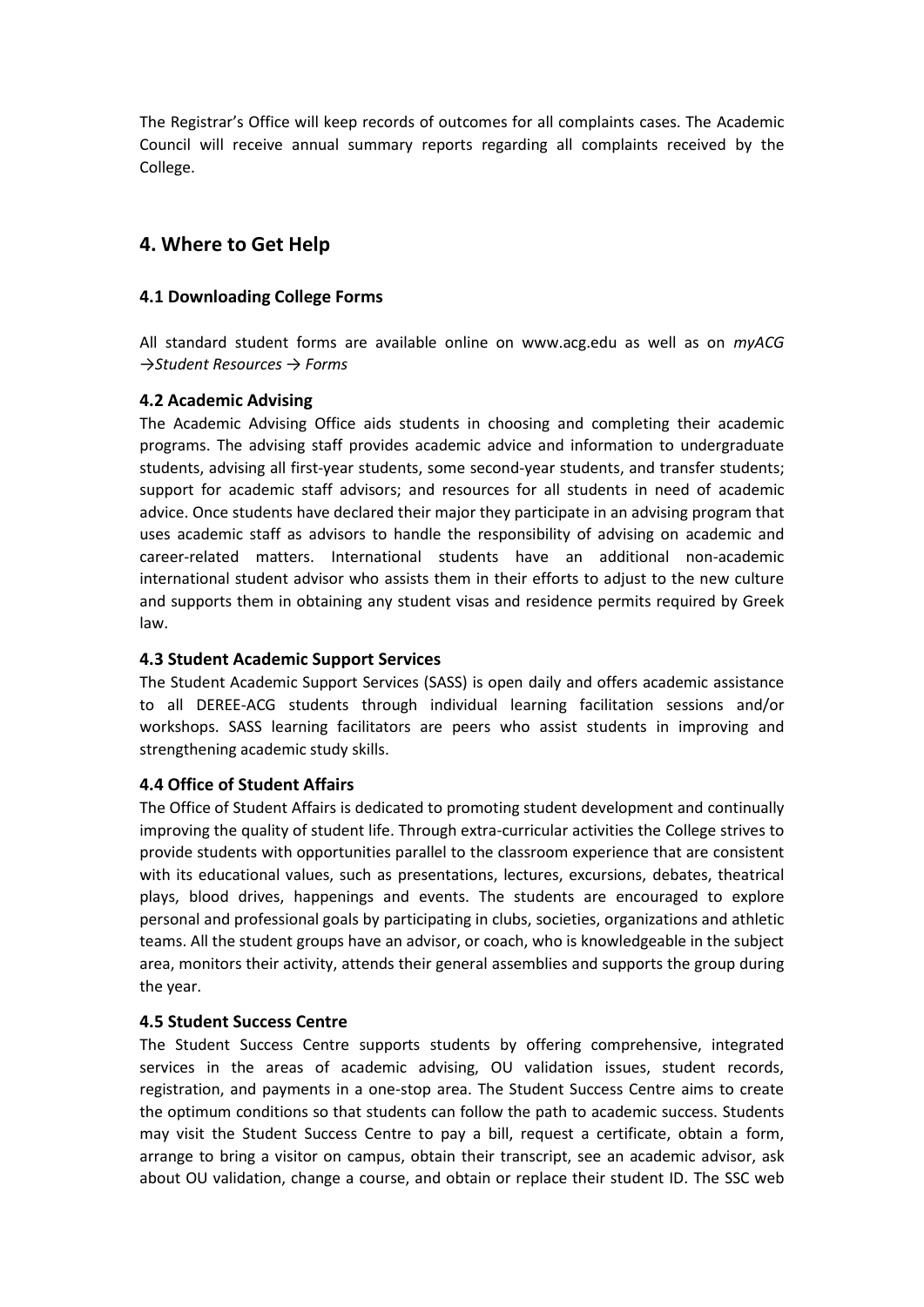page has been set up to reflect the one-stop concept of the Centre and includes information from different departments. It may be accessed from the "Quick Links" on the ACG homepage (www.acg.edu) and it allows students to print forms or view the academic calendar, academic policies, final exams schedule, course schedule, graduation instructions, major requirements, frequently asked questions (FAQs), the email directory, and financial aid and international student information.

# <span id="page-33-0"></span>**4.6 Disability Status and Provisions**

Students are responsible for alerting the Educational Psychologist to a known or suspected disability and/or learning difference, and for providing relevant documentary evidence if available. The Educational Psychologist suggests actions to be taken to accommodate such cases, having ensured that there has been full consultation with faculty in the department(s) responsible for the assessment of that student. The accommodation is approved by the Committee on Disability and Learning Differences. This action must be endorsed by the Chair of the relevant Board of Examiners in the case of the validated award. Information, guidance and support are provided to all disabled students who declare their disabilities. Students with disabilities and learning differences may be eligible for special accommodations, such as extra time for examination completion, and receive support and educational counseling from the Educational Psychologist on campus.

# <span id="page-33-1"></span>**4.7 Career Services**

The Office of Career Services offers centralized, comprehensive and coordinated career development, through appointments, sessions and workshops, building relationships and longstanding collaborations between students/alumni and potential employers. In the past three years the Office has expanded the quality of the services offered by acquiring a Career Services Manager tool, Goinglobal, as well as the handling of the international internship positions and the work study positions, transforming it thus into a hub for career-related issues. The Office moved dynamically to the era of social media utilizing Facebook and Linkedin. The variety of programs and services offered to students and alumni include: counselling sessions about career advising and graduate studies advising; an online test which identifies strengths and personality preferences aiming to assist the students in their selection of a major; Goinglobal, a tool offering job openings abroad; skills workshops about job search and job interview techniques; Career networking events; JobBank offering parttime and full-time positions; Career Days where the students have the opportunity to have a short interview with a company representative; International Internship program.

# <span id="page-33-2"></span>**4.8 Study Abroad**

The Study Abroad Programme not only brings US and international students to Athens, it also sends Deree students to several partner universities in the US and other countries. The International Internship and Study Abroad Program combines and provides a first-ofits-kind career and academic program in Greece and is open to all undergraduate students. Students have the opportunity to intern with a leading multinational company abroad and follow this up with a semester of study with an international partner university. The College is proud to be partnering with a select number of institutions that span the globe such as Northern Arizona University, Mercy College, Texas A&M, Kingsville, University of Utah, the American University in Cairo, and Richmond – The American International University in London, to name a few.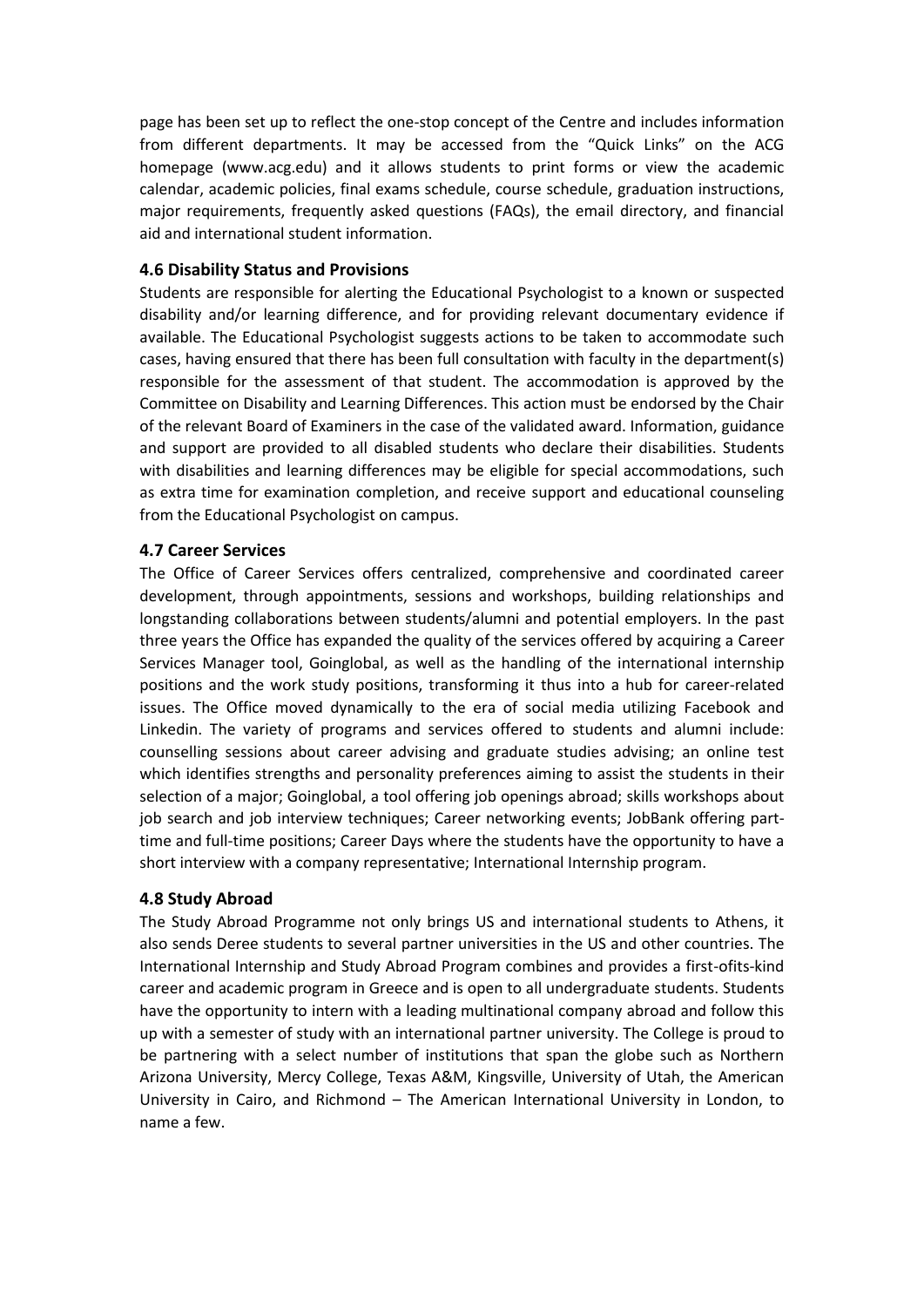# <span id="page-34-0"></span>**5. What to do if you…..**

You must notify your instructor(s) if you are absent for more than one day. If you are going to apply for Mitigating Circumstances you will need to provide written evidence of the reason for your absence (see section 3.6).

# <span id="page-34-1"></span>**5.2 …..are ill**

If you are absent through illness on the day of an examination or assignment deadline and you intend to apply for mitigation, you must also provide us with details and any available evidence as soon as possible. Contact the Student Success Centre to get a copy of the appropriate Mitigating Circumstances form.

# <span id="page-34-2"></span>**5.3 …..have a comment, compliment or complaint**

We are committed to providing a quality, student-centered experience for all our students. We welcome comments and compliments from students, and find them valuable for ongoing improvements. Comments and compliments about your course can be raised with your instructor(s) and/or Department Head. If you have a specific complaint about an act or omission of the College you may be able to make a formal complaint in writing under the Complaints Procedure (see section 3.8).

# <span id="page-34-3"></span>**5.4 …..are considering withdrawing from the course**

You must consult with your advisor if you wish to defer your studies, withdraw from a course, or to transfer registration from one course or award (major) to another. Applications for deferral, withdrawal or transfer should then be lodged with the Registrar's Office. Applications are subsequently considered by the Committee of Academic Standards and Policies (CASP). CASP decisions are governed by the following regulations:

- Students are permitted to change a course within the first two days of teaching.
- Beyond this period, students may withdraw from a course within the first two weeks of teaching whilst retaining the right to re-enroll in the said course in the future.
- Changes after this deadline will only be considered in exceptional circumstances.
- Students shall not be permitted to withdraw and then subsequently re-enroll in a course after the submission or completion of the first summative assessment.

# <span id="page-34-4"></span>**5.5 ….need a reference letter**

If you need a reference letter from one or more of your instructors, fill in the Reference Request Form from *myACG* (*→ Student Resources → Forms*), stating the reason why you need the reference, as well as the number of hard and/or electronic copies requested.

# <span id="page-34-5"></span>**6. Other Relevant Policies**

# <span id="page-34-6"></span>**6.1 Attendance Policy**

Class attendance is mandatory. Attendance and performance in class are closely correlated. Lack of attendance necessarily means that a student has not achieved the desired learning experience that course requires.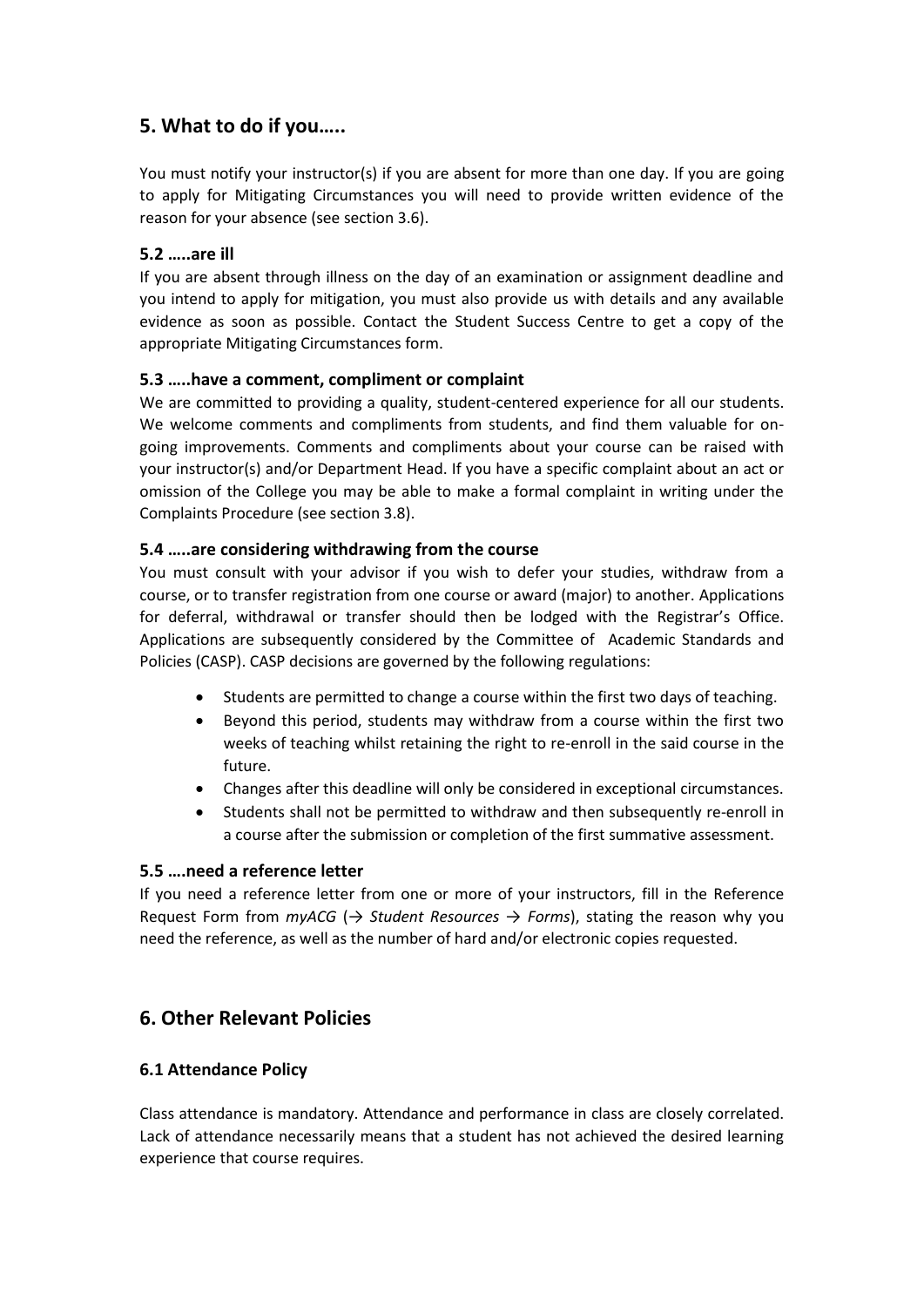For purposes of mitigating circumstances, such as illness or other serious matters, the College allows students to miss up to 20% of class time. This applies to all courses. For certain courses instructors could take absences into account and lower a student's grade based on the marking criteria and learning outcomes of the course.

Absence from a class does not exempt a student from completing the work for that class. Students who have exceeded the 20% threshold of absences for serious mitigating circumstances will be referred by the instructor to the Registrar's Office. The Registrar will in turn inform the Committee on Academic Standards and Policies (CASP) which, in the light of any evidence of extenuating circumstances supplied by the student, will decide whether the student must withdraw from the course (and/or receive an F grade).

The only mitigating circumstance related to health, acceptable for excusing absences beyond the maximum is hospitalization. It is the student's responsibility to be aware of the number of absences in each course or module.

# <span id="page-35-0"></span>**6.2 Student Punctuality Policy**

It is the responsibility of students to be in class on time, and the responsibility of instructors to begin their class on time and end it on time. Students are considered absent and will be recorded as such, if they arrive to class 10 minutes (or more) later than the scheduled class starting time.

# <span id="page-35-1"></span>**6.3 Turnitin Policy and Student Guidelines**

The College is using Turnitin software to assist in the detection of plagiarism. If a case of cheating is proven, disciplinary procedures will be followed, as described in sections 3.6 and 3.7. More information about the College's Turnitin Policy can be found in Student Resources.

Guidelines for Student Use of Turnitin:

- Students are only permitted to submit their own work and only for assignments
- created by DEREE faculty for DEREE courses.
- Students are not allowed to submit the work of others.
- Students are not allowed to have their own work submitted by others.
- Students are responsible for submitting assignments to Turnitin on time.
- Work submitted to Turnitin remains in a large database of papers against which future papers are scanned.

## <span id="page-35-2"></span>**6.4 Transfer of credits**

Students who transfer must be in Good Academic Standing at their previous institution. Students who wish to transfer from US institutions must have a cumulative index (CI) or overall Grade Point Average (GPA) of 2.75 or above. Transfer students must contact the Academic Advising Office and the Validation Office after they are admitted to the College.

## <span id="page-35-3"></span>**6.5 Evaluation of Transfer Credits**

The transfer credit process begins immediately after the student's first registration and only after the student has submitted both the official transcript(s) and the course syllabi or descriptions of substantial length from official publications of the institution. Course syllabi may be required for a better evaluation of the student's completed prior academic work. All submitted documents not in English or Greek must be accompanied by certified English or Greek translations and must be submitted to the Validation Office before the end of the student's first semester. The assessment process of the student's prior academic work will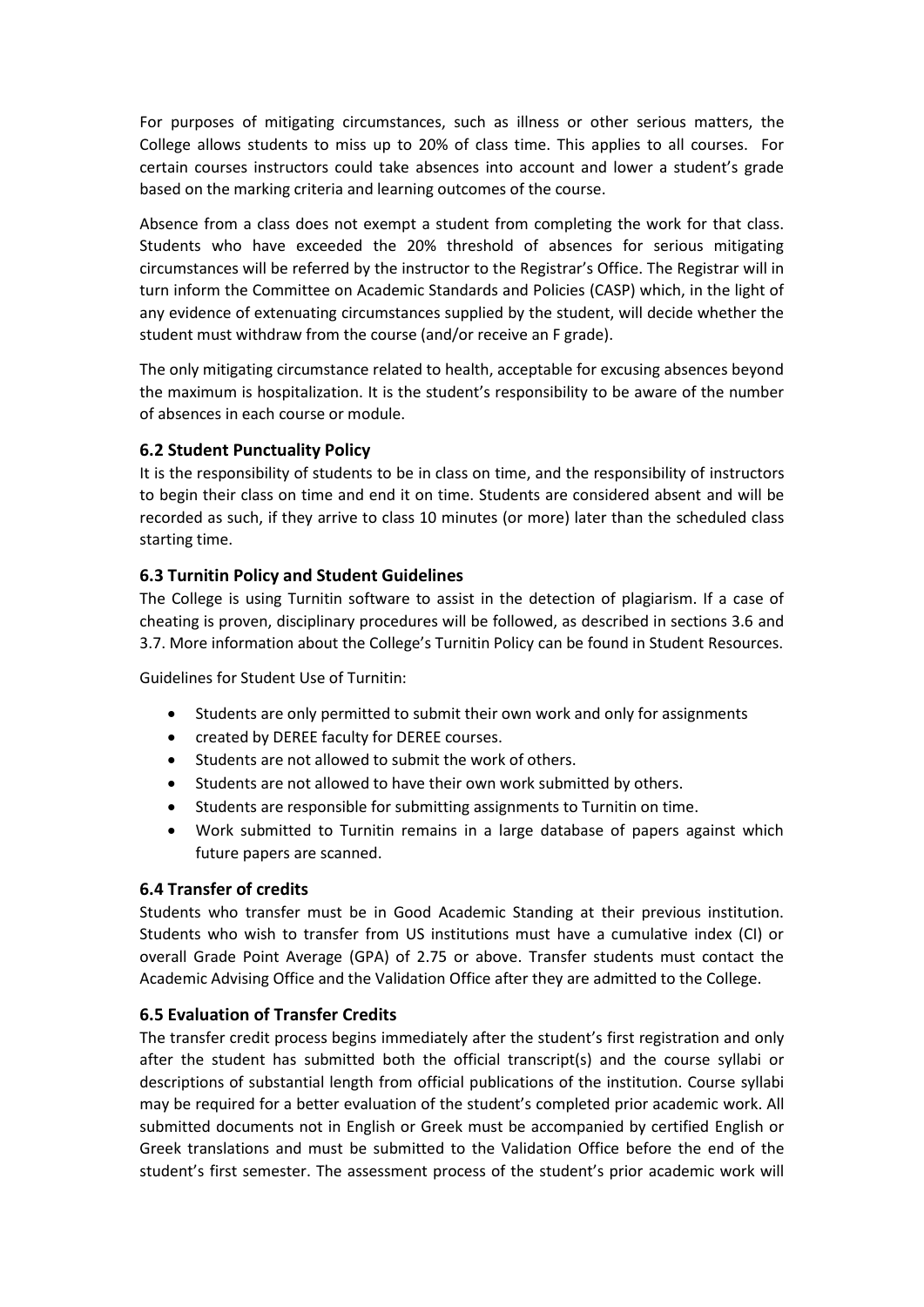be completed no later than two months (excluding vacation period) after the student has submitted a complete folder of the required documents as stated above. Students cannot be granted credit (or be exempted from) courses at Level 6 and/or for more than 4 courses (i.e. 12 US credits or 60 UK credits) at Level 5. All transfer credit requests are handled by the Validation Office.

# <span id="page-36-0"></span>**6.6 Credit by Assessment for Professional Experience**

Credit by assessment may be earned for experiential learning (professional experience) by experienced professionals\* who wish to begin or complete their studies. Such credit may fulfill up to 36 US credits required for a degree. No credit by assessment can be awarded for Level six (6) courses, except for validated internship courses. No credit by assessment can be awarded for more than four (4) Level 5 courses. The method of assessment, the number of credits to be earned as well as the course(s) for which experiential credit will be given will be decided by the relevant academic department(s) depending on the disciplines for which credit has been requested. The academic department of the student's declared major will report the results of the assessment to the relevant School Dean for approval. The Office of the Dean will send the final approved evaluation to the Registrar's Office.

\*Students must submit an application in order to take advantage of the Credit by Assessment program. The application includes an updated resume and a statement that describes knowledge and skills gained through experience-based learning and how they relate directly to course(s) for which credit requested. Students may also submit certificates of training, work samples, and other documents appropriate as evidence of equivalent to college learning. Once the application is approved a fee of 90 Euros per credit hour to be assessed will be charged to the student.

# <span id="page-36-1"></span>**6.7 Student Matriculation**

For the US NEASC accredited degree students have the right to complete their studies in accordance with the educational programs and requirements in effect at the time they were first admitted to the College. The maximum period of matriculation for a US NEASC accredited degree is 10 years. If the degree requirements should change during the student's period of studies at the College, the student may choose to complete those degree requirements in effect upon entry or any other set of requirements introduced subsequently and prior to graduation; all the specified requirements for the particular degree chosen must be met. Students must observe all current prerequisites for courses. Students may stay informed about current prerequisites/co-requisites of courses by consulting annually the latest on line College Catalog. Re-admitted students are required to follow the program requirements in effect of their re-admission.

# <span id="page-36-2"></span>**6.8 Safety, Health and Wellbeing**

The College committed to providing a vibrant and sustainable working environment that values wellbeing and diversity. This commitment exists alongside our wider legal and moral obligations to provide a safe and healthy working environment for our staff, students and members of the public who may be affected by our activities.

# **Special Needs**

You are expected to declare any special needs that would affect your safety in the event of a fire or earthquake, e.g. hearing impairment or the use of a wheelchair. Students with special needs must declare their special need, to the College, for it to be taken into consideration.